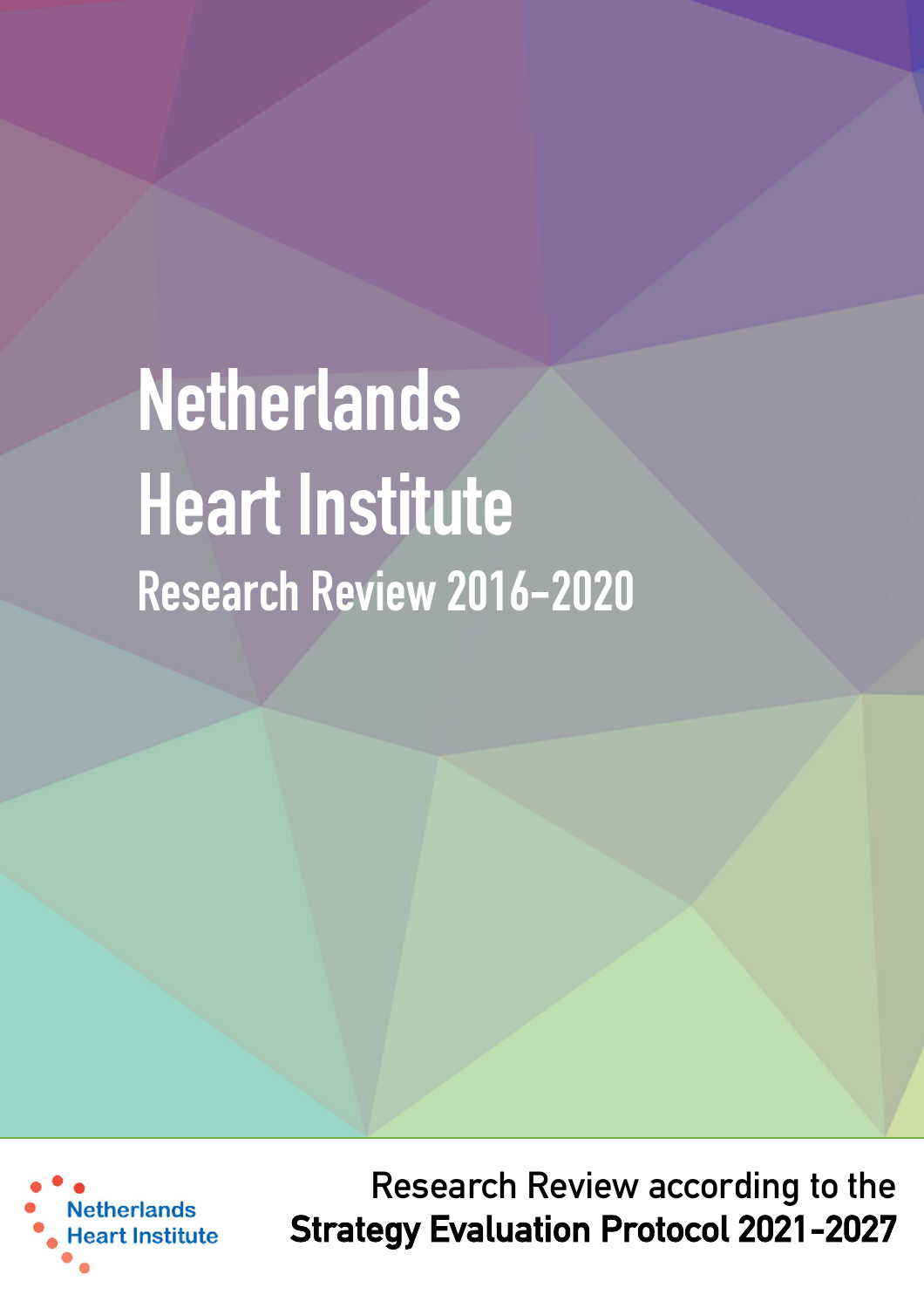# **Contents**

| wud            |
|----------------|
| Rele           |
| Viat           |
| Cor            |
| Apper          |
| 1 <sub>c</sub> |
| 2.5            |

| . 4 |                                  |  |
|-----|----------------------------------|--|
| . 5 |                                  |  |
| . 6 | Conclusion and recommendations17 |  |
| . 6 |                                  |  |
| . 6 | 1. CVs of committee members 20   |  |
| .7  | 2. Schedule for the site visit23 |  |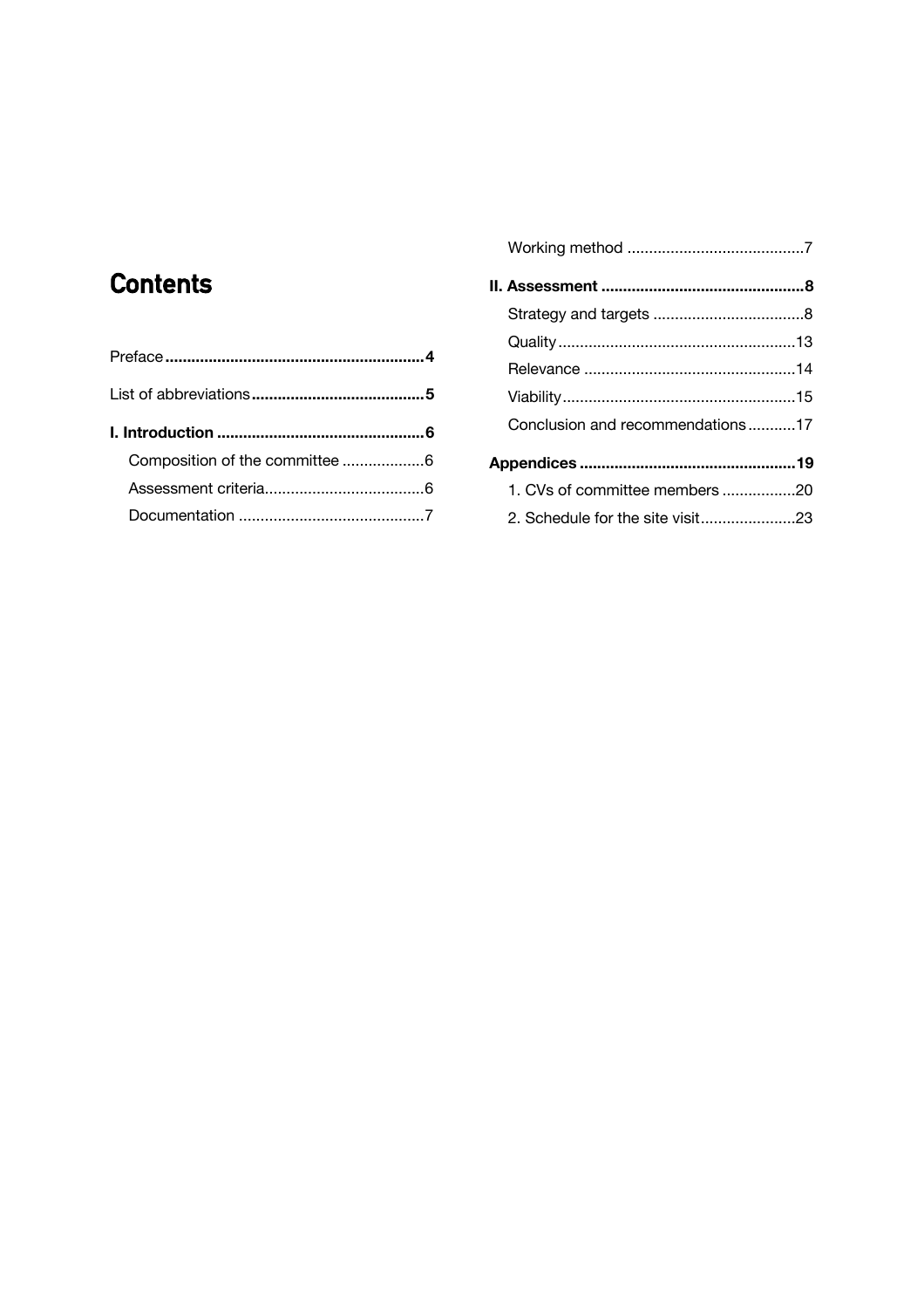**Floor Meijer** Amsterdam, the Netherlands 2022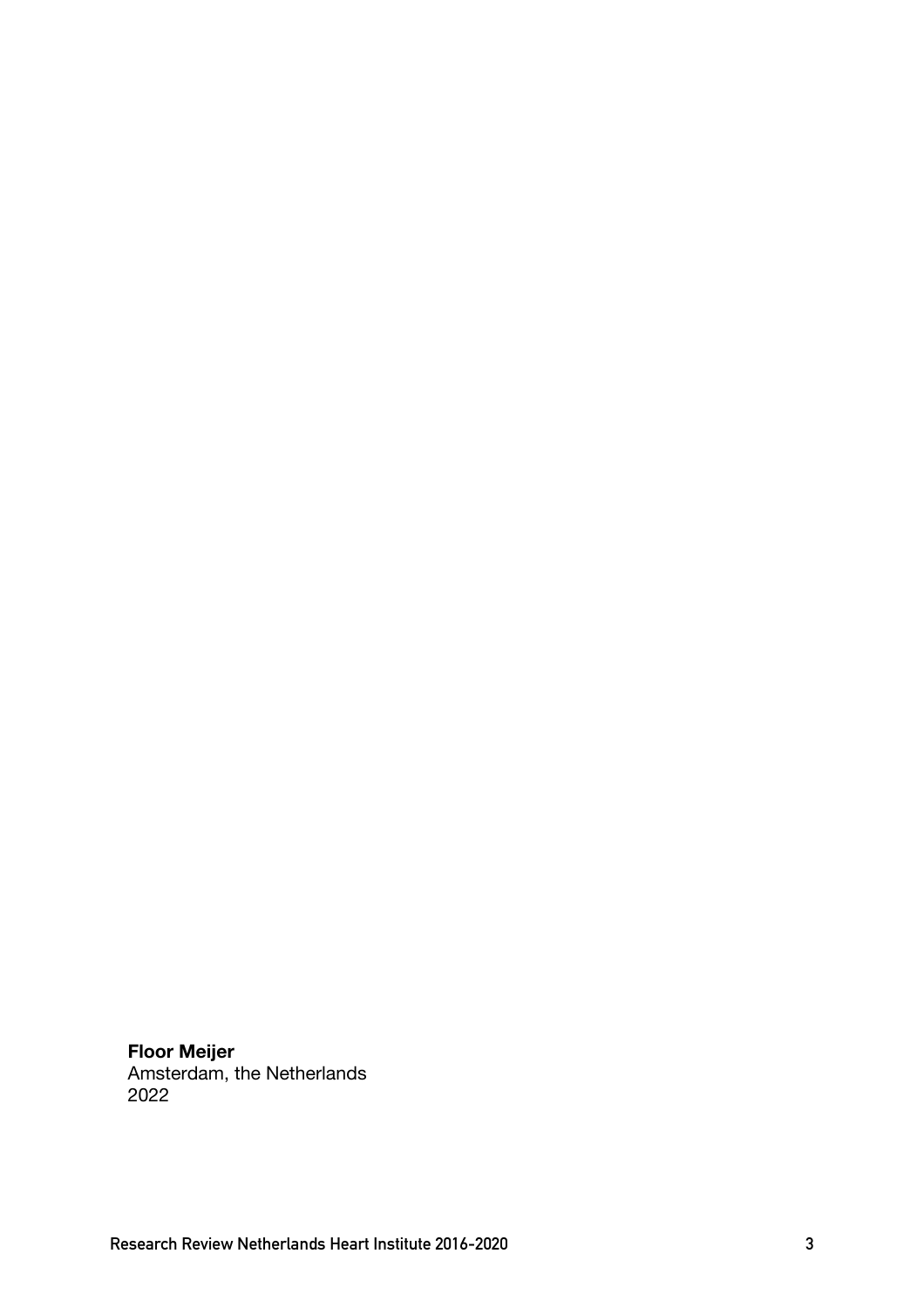# **Preface**

Cardiovascular diseases are major contributors to global suffering and mortality. Innovative research, education and capacity building are key in combatting the global epidemic of heart disease and stroke. The Netherlands is a key player in cardiovascular science and education and the Netherlands Heart Institute aspires to be a driving force and advocate of this position. It is therefore a pleasure to provide the written account of the research review of the Netherlands Heart Institute, covering the period 2016 to 2020, as carried out by an international committee of experts. The evaluation was based on a written self-assessment, several ancillary documents, and a two-day hybrid site visit with interviews with the board, staff members, patient representatives and several other stakeholders. The discussions during the site visit were lively, open and enlightening and the committee wishes to compliment the Netherlands Heart Institute for their openness and impeccable preparations.

In this document you will find our observations, evaluation and recommendations. Fifty years after its inception the Institute still plays, and may increasingly play, a major role in the Dutch and international cardiovascular landscape. However, the Institute has gone through some rough times, due to the organizational separation from its former mother institute, the Netherlands Academy of Arts and Sciences. Now, the moment is right to revisit some of its guiding principles and organizational and operational solutions. We thank the Netherlands Heart Institute for giving us the pleasure of learning about the details of their strategy and organization and hope our views will help to shape the Institute for a successful next phase.

# **Diederick E. Grobbee, MD, PhD, FESC**

Chair of the evaluation committee

18 February 2022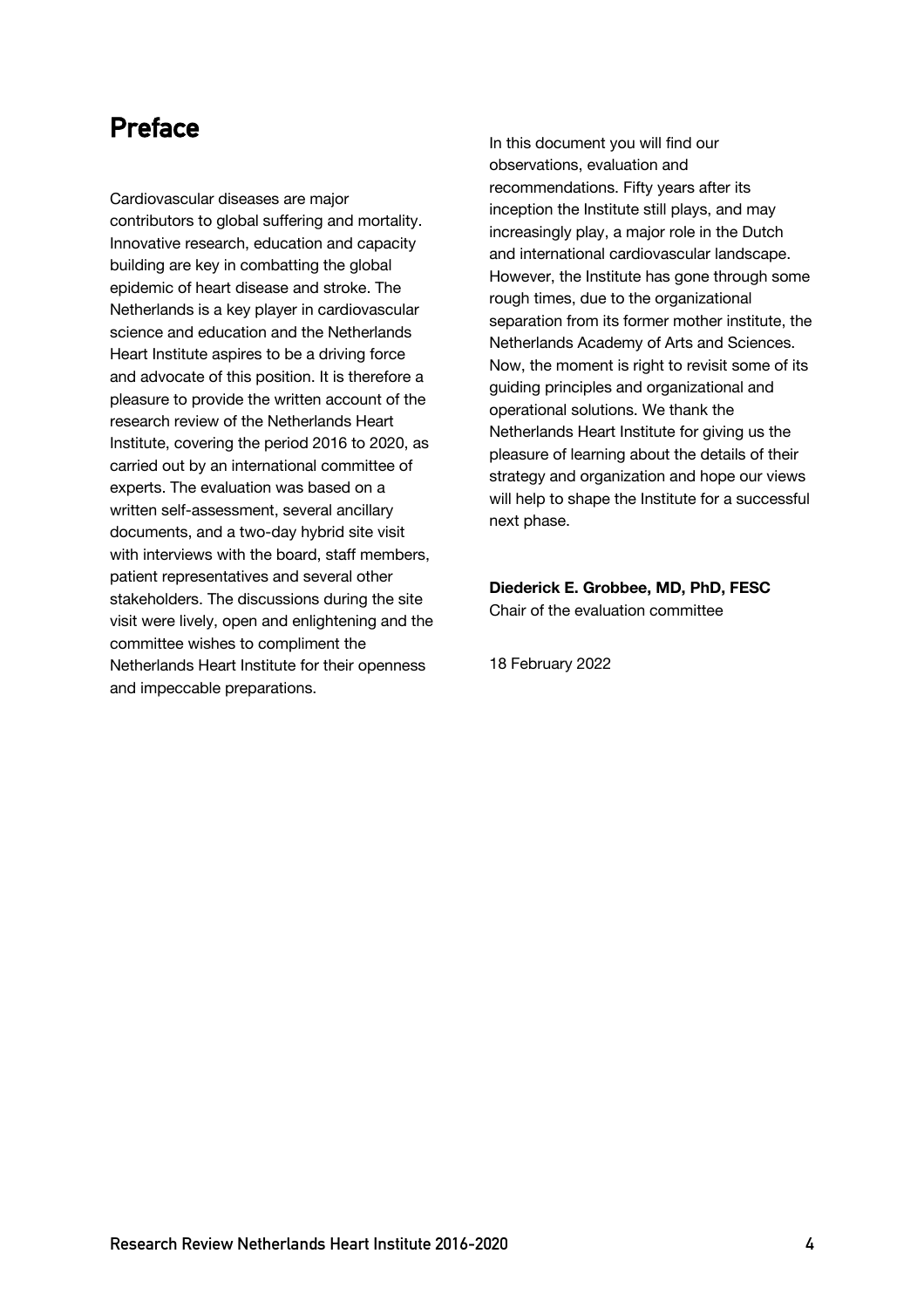# **List of abbreviations**

| <b>CONCOR</b> | CON genital COR vitia National registry and DNA-bank of adultswith congenital heart<br>disease |
|---------------|------------------------------------------------------------------------------------------------|
| <b>DZHK</b>   | Deutsches Zentrum für Herz-Kreislauf-Forschung E.V                                             |
| <b>DCVA</b>   | Dutch CardioVascular Alliance                                                                  |
| <b>DHF</b>    | Dutch Heart Foundation                                                                         |
| EU            | European Union                                                                                 |
| <b>FAIR</b>   | Findable (F), Interoperable (I), Accessible (A) and Reusable (R)                               |
| ICI(N)        | Interuniversitair Cardiovasculair Instituut Nederland (predecessor NLHI)                       |
| <b>ISAB</b>   | International Science and Advisory Board                                                       |
| <b>KNAW</b>   | Royal Netherlands Academy of Arts and Sciences                                                 |
| <b>NLHI</b>   | Netherlands Heart Institute                                                                    |
| <b>NWO</b>    | Dutch Research Council                                                                         |
| <b>PLN</b>    | Phospholamban                                                                                  |
| <b>RACE</b>   | RAte Control Versus Electrical Cardioversion for Persistent Atrial Fibrillation                |
| <b>SEP</b>    | <b>Strategy Evaluation Protocol</b>                                                            |
| <b>VVAO</b>   | Vereniging van Aangesloten Organisaties (United Coupled Organisations)                         |
| <b>WCN</b>    | Werkgroep Cardiologische Centra Nederland                                                      |
|               |                                                                                                |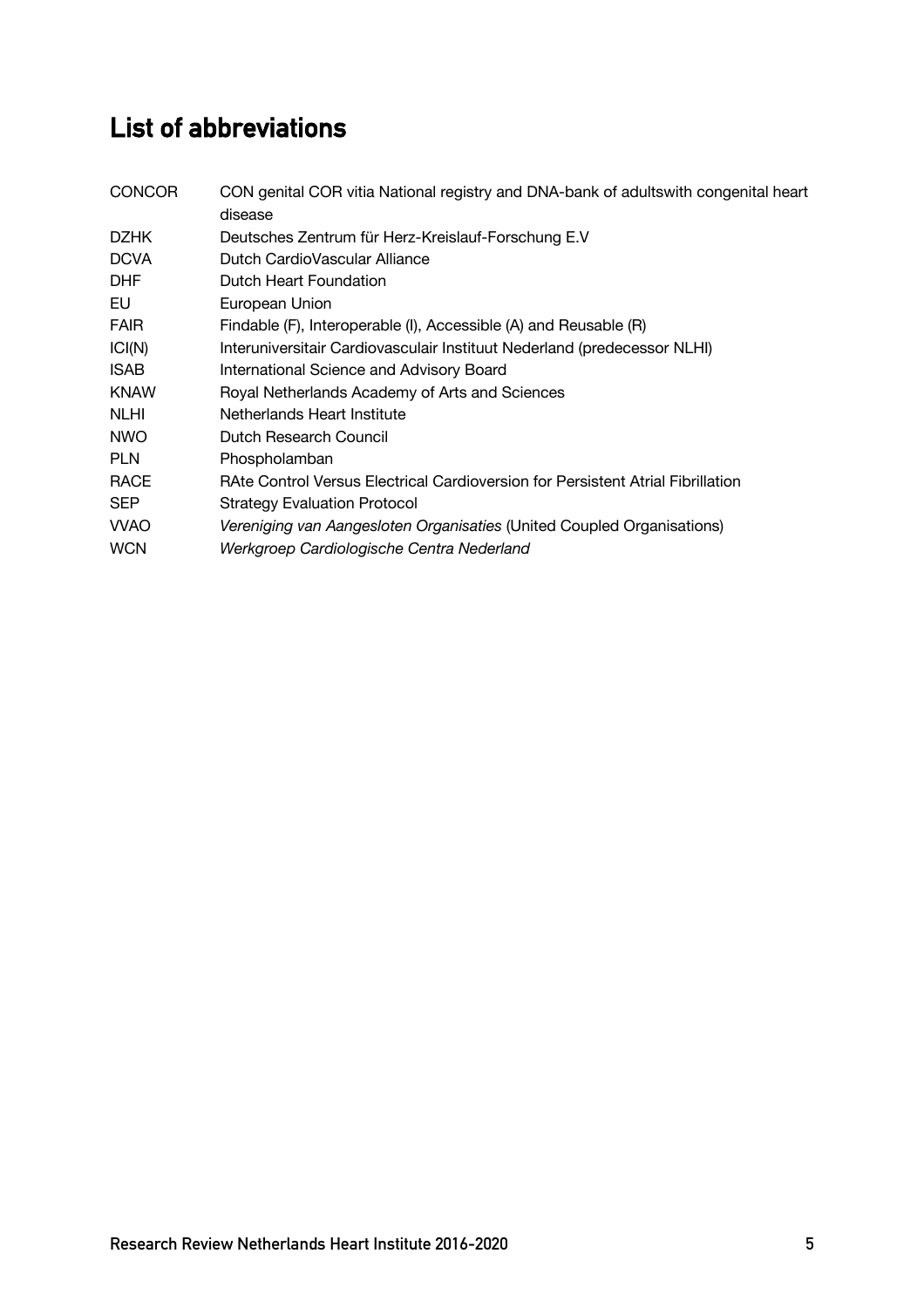# **I. Introduction**

In 2021, the board of the Netherlands Heart Institute (NLHI) commissioned a research review of the 2016-2020 period as part of NLHI's quality assurance cycle. The year 2016 was chosen as the starting point for the review, since in this year NLHI became independent from the Royal Netherlands Academy of Arts and Sciences (*Koninklijke Akademie van Wetenschappen,* KNAW). Because NLHI wished to have the review completed in its fiftieth anniversary year 2022, the evaluation period was set at five years instead of the regular six years. NLHI appointed an international committee of independent experts to assess the quality of research conducted by Netherlands Heart Institute as well as to offer recommendations in order to improve the quality of research and the strategy of Netherlands Heart Institute. Additionally, the review of NLHI's quality and societal relevance contributes to fulfilling the duty of accountability towards government and society. The board of the institute may use the outcomes of the research evaluation for quality assurance purposes and institutional strategy development.

# **Composition of the committee**

The review committee consisted of:

- Prof. Diederick E. Grobbee (chair), Professor of Clinical Epidemiology at the University Medical Center Utrecht, the Netherlands;
- Prof. Raffaele De Caterina, Professor of Cardiology at the University of Pisa, and Director, University Cardiology Division, at Pisa University Hospital, Italy;
- Dr. Despina Sanoudou, Associate Professor of Pharmacogenomics, Director of the Clinical Genomics and Pharmacogenomics Unit, Medical School, National and Kapodistrian University of Athens, Greece;
- Prof. Peter Sinnaeve, Professor of Cardiology at UZ Leuven, Belgium;
- Prof. Karin Sipido, Professor of Experimental Cardiology at KU Leuven, Belgium;
- Prof. Uwe Zeymer, Professor of Cardiology at Klinikum Ludwigshafen, Germany.

Dr Floor Meijer was appointed independent secretary to the committee. Appendix 1 includes a short curriculum vitae of each of the committee members.

To ensure a transparent and unbiased assessment process, all members of the committee signed a statement of impartiality and confidentiality. During the first committee meeting on the evening prior to the site visit, existing professional relationships between committee members and research units under assessment were discussed. The committee concluded that there was no risk in terms of bias or undue influence.

# **Assessment criteria**

The Strategy Evaluation Protocol 2021-2027 ('SEP') was the starting point for the committee's review. This protocol describes the aims and methods used to assess publicly funded research in the Netherlands. It was drawn up and adopted by the Association of Universities in the Netherlands (VSNU), the Dutch Research Council (NWO), and the Royal Netherlands Academy of Arts and Sciences (KNAW).

SEP identifies three main assessment criteria: (1) research quality, (2) relevance to society and (3) viability. Furthermore, SEP asks committees to take four specific aspects into account when assessing the three central criteria. These are: (1) Open Science, (2) PhD Policy and Training, (3) Academic Culture and (4) Human Resources Policy.

The committee notes that the Strategy Evaluation Protocol is intended as a flexible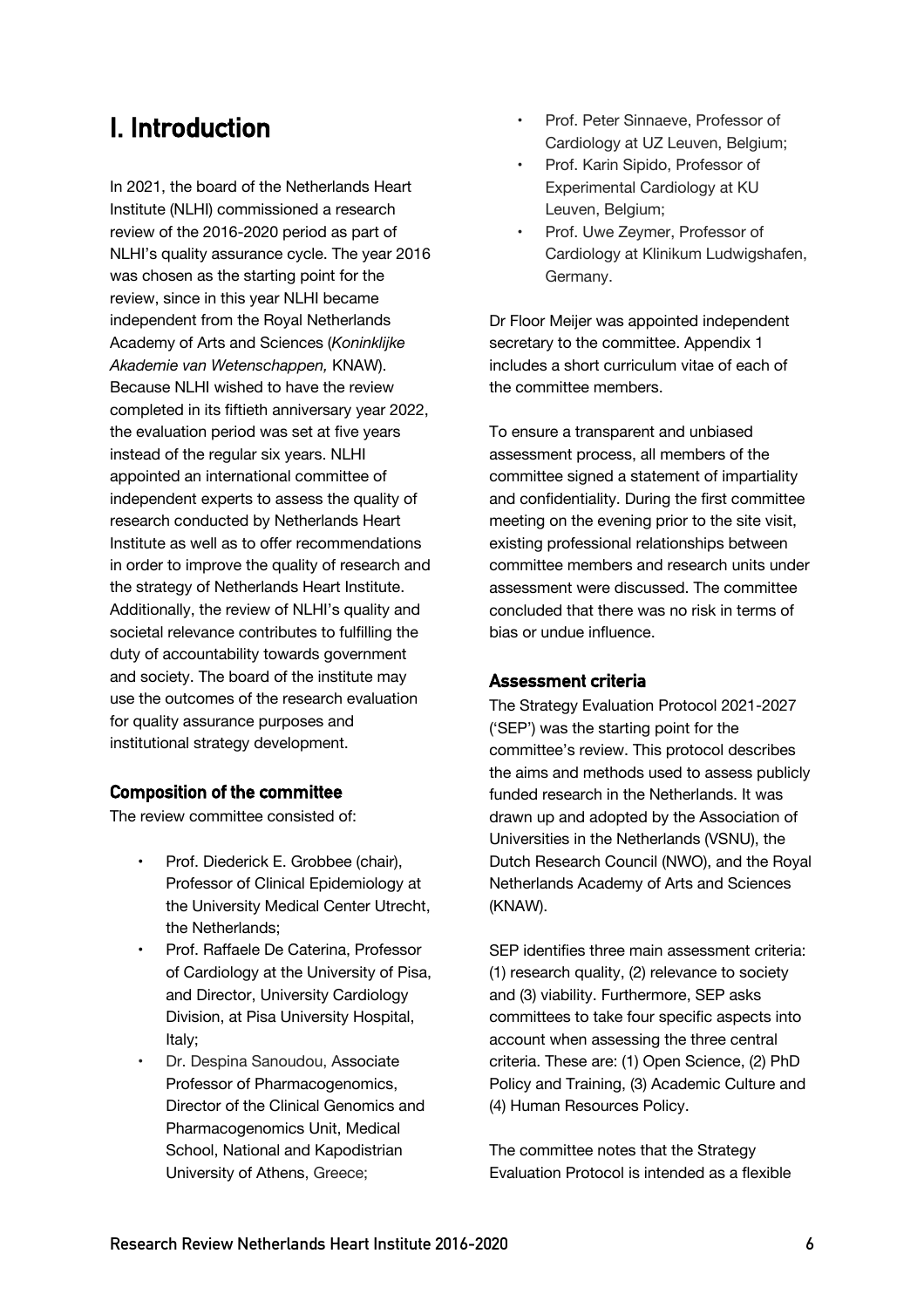instrument that stands in the service of a productive conversation. This is exactly how the committee has sought to use SEP during the interviews with NLHI representatives and in this report. It notes that the requirements set by SEP are not fully in line with NLHI's current practice or needs. The institute does not necessarily have strategies and policies for every aspect highlighted by SEP. Where applicable, this is indicated in the report.



In addition to the guidelines and criteria suggested by the Strategy Evaluation Protocol, the committee considered the Terms of Reference issued by the NLHI Board. In this document, the committee was requested to offer its conclusions and recommendations on the SEP criteria and aspects as well as its findings on the added value of the Netherlands Heart Institute as (1) a cooperation of academic departments of Cardiology for the Dutch cardiovascular community and (2) as a platform for young talents.

## **Documentation**

Prior to the site visit, the committee received the self-evaluation report of NLHI, including the information and appendices required by

the Strategy Evaluation Protocol. The following additional documents were provided:

- Standard Evaluation Protocol 2021- 2027;
- Terms of Reference for the research review;
- Netherlands Code of Conduct for Research Integrity (2018);
- Overview of staff fte's (2016-2020);
- NLHI Meerjarenbegroting 2021-2025;
- Concise benchmark analysis.

## **Working method**

Leading up to the site visit, the committee members were asked to study the documentation. In a kick-off meeting on the evening preceding the site visit, the committee discussed its preliminary findings. Additionally, it considered procedural matters and agreed upon a working method.

The site visit took place at NLHI in Utrecht on 21 October 2021. During the site visit, the committee met with representatives of NLHI, including the management, established and upcoming researchers, and stakeholders. The site visit was concluded with a meeting in which the committee discussed its findings and conclusions, followed by a final meeting with the NLHI Board, its managing director and project managers. The schedule for the site visit is included in appendix 2.

After the site visit, the secretary drafted a first version of the committee report, which she circulated to the committee for an internal revision round. Subsequently, the committee presented its draft report to NLHI for factual corrections and comments. After considering NLHI's feedback, the committee completed the report. The final report was presented to the Board of NLHI.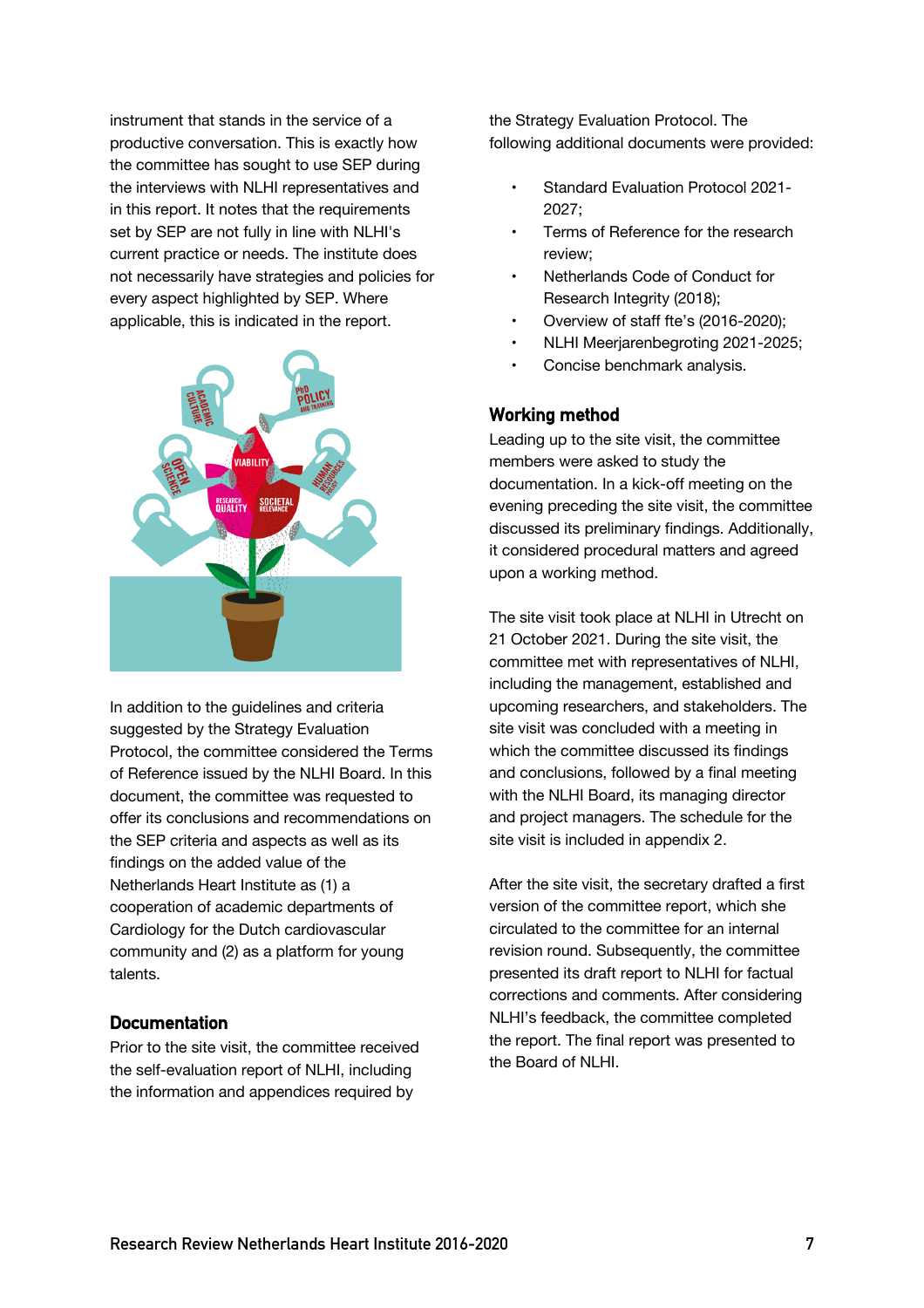# **II. Assessment**

## **Strategy and targets**

## *Introduction*

The Netherlands Heart Institute (NLHI) is a cooperation of the cardiology departments of all seven university medical centers in the Netherlands, intended to act as an accelerator for excellent cardiovascular research on national and international level. It was founded in 1972 by the prominent Dutch cardiologist Dirk Durrer as the Interuniversity Cardiology Institute (ICI), with the purpose of sharing knowledge and resources in the Netherlands, thus making better use of available funds. The institute was later renamed Interuniversity Cardiology Institute of the Netherlands (ICIN). In the 1993-2016 period it functioned as an institute of KNAW (KNAW-ICIN), operating as a subsidiary organ with coordinating tasks for externally funded studies connected with the departments of cardiology. Ultimately, KNAW decided that ICIN should once again be an independent foundation, responsible for raising its own funding after an initial five-year grace period. In 2016, the newly independent research institute changed its name to Netherlands Heart Institute. Currently, NLHI manages a project office that initiates and supports multi-center (inter)national academic studies covering a range of cardiovascular topics. Furthermore, the institute is a driving force behind national registries and national strategic research initiatives such as the recently established Dutch CardioVascular Alliance (DCVA, 2018).

#### *Vision, mission and strategic goals*

Recognizing that cardiovascular disease puts an increasing burden on society, NLHI's mission is to develop excellent new strategies for prevention, diagnosis and cure of cardiovascular disease by promoting research cooperation between the cardiology departments of all university medical centers in the Netherlands. This cooperation entails basic science, clinical research and public

private partnerships. The committee found that this well-defined mission is translated into two overarching strategic goals. First, NLHI aims to optimize cooperation between the academic cardiology departments and basic research groups that together build (multidisciplinary) research programmes from bench to bedside and improve patient care. Second, NLHI aims to coach talented researchers to the top of the cardiovascular field. NLHI has developed a number of corresponding strategies to achieve these goals.

The committee appreciates that NLHI's mission of fostering research cooperation across departmental borders is highly topical. Over the past decades, there has been a decisive shift away from individual-led research and towards inter-university collaborations. This is reflected by the subsidy climate that favors consortia of mutually reinforcing partners. As rightfully pointed out in NLHI's self-evaluation report, cooperation and networking are in the DNA of the institute. In its long history, NLHI has essentially functioned as a consortium *avant la lettre*. Nonetheless, the committee felt that NLHI's unique selling proposition deserved further elaboration in the documentation. During the site visit, the Board described NLHI as the glue that holds academic collaboration in place. By having a neutral partner organizing research and providing logistic support at the center of academic cardiology, some of the intrinsic competitiveness between the academical medical centers apparently melts away, ultimately benefiting all parties involved. The committee recognizes this central role of NLHI in facilitating and supporting the collaboration of cardiology clinics across the Netherlands that would have otherwise been challenging to initiate and/or short-lived. The committee encourages NLHI to capitalize on this strength in a future strategic plan.

A concise benchmark analysis that NLHI prepared at the request of the committee stresses mainly that there are no comparable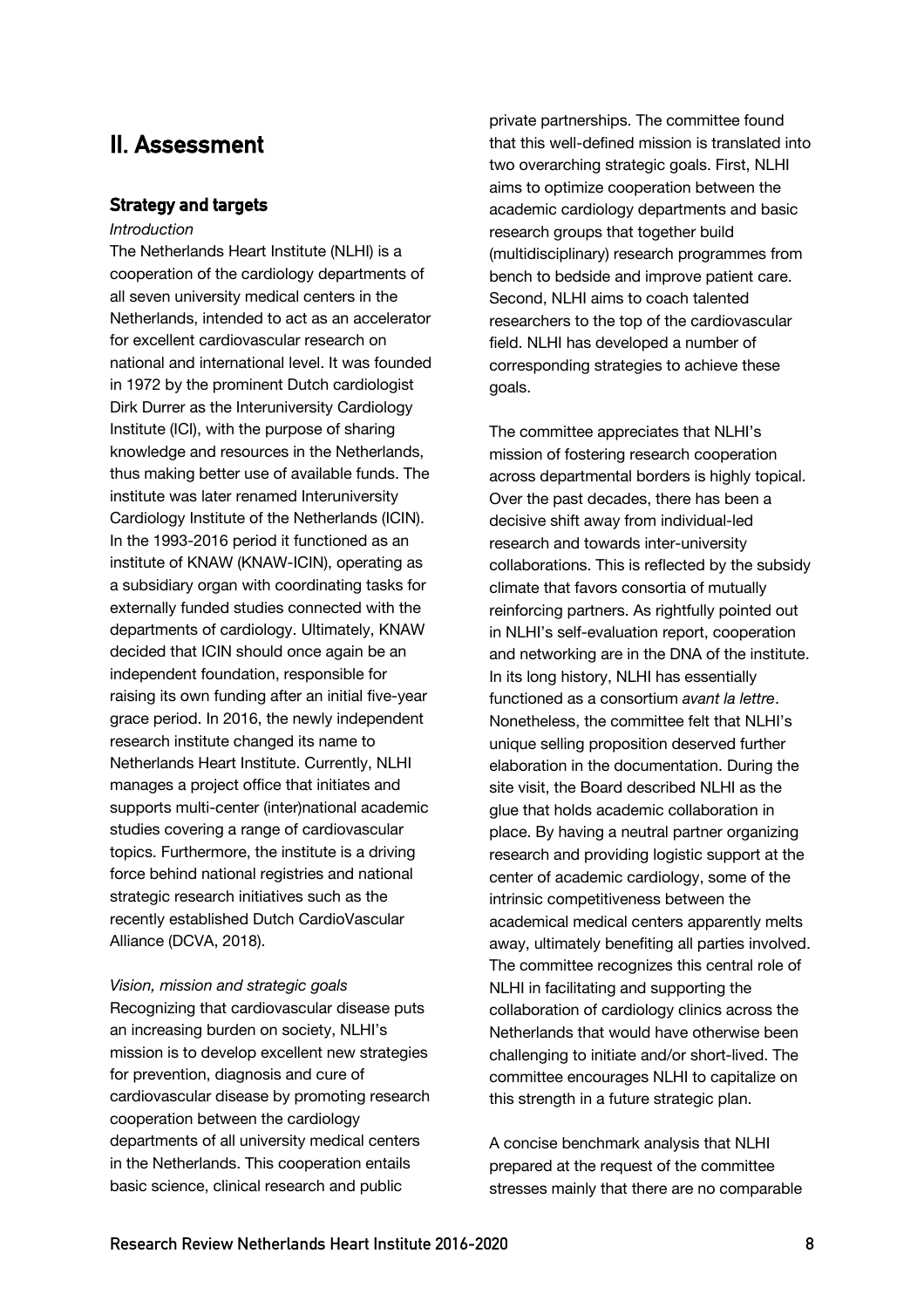institutes to NLHI, with the possible exception of Deutsches Zentrum für Herz-Kreislauf-Forschung E.V. (DZHK), which is nevertheless distinct as it is not bringing together all national centers. While there may be lack of benchmarking institutes in the field of cardiology, the committee is of the opinion that this framework is perhaps a bit limiting. The committee encourages the institute to also look for inspiration outside of the field of cardiology, as the purpose of a benchmark analysis is not just to find institutes that are fully comparable/compatible, but also to broadly identify best practices in order to learn from them. In the same vein, the committee would have liked to see a somewhat more inclusive view on cardiovascular disease, acknowledging that other disciplines than cardiology could also contribute towards NLHI's mission. The committee suggests that contributing to the promotion of cardiovascular health in parallel to the fight towards reducing the burden of disease could have an even greater long-term impact. Finally, the committee sees opportunities in including top-quality non-academic centers and/or the WCN (*Werkgroep Cardiologische centra Nederland*) in NLHI, as there currently appears to be somewhat of a disconnect between academic centers and non-academic hospitals.

#### *Organization*

As the committee understood it, the daily management of NLHI is in the hands of a twomember board, consisting of representatives of the Dutch academic cardiology departments. The board is supported by the managing director and overseen by the supervisory board, which currently consists of three members with a legal/economic background. Board members are proposed and appointed by the VVAO (*Vereniging van Aangesloten Organisaties*), which consists of the collected heads of the cardiology departments. The VVAO was said to take an active role, advising both the board and the supervisory board. Additionally, NLHI comprises a scientific council whose members – both clinicians and basic scientists – are selected for their expertise in cardiovascular research by the department heads. A brief experiment with opening up this council to an audience beyond the Dutch cardiology departments was considered unsuccessful as it diluted the focus. Currently, membership is once again limited to three representatives per department (department head plus two deputies). Finally, the International Science and Advisory Board (ISAB) acts as NLHI's scientific consciousness. It meets once a year to advise the board on the international context of cardiovascular research, rank internal proposals for NLHI cooperation grants and discuss the outcomes of research reviews.

The committee notes that the organizational structure of NLHI seems quite complex and to some extent non-transparent. The organogram in the self-evaluation report shows a beehive-like structure of boards, centers and other bodies. From the written documentation it was not immediately evident which purpose different parts of the organization serve within the larger whole and which interactions take place between the different levels and at which frequency. A seemingly haphazard collection of Dutch and English names and acronyms further adds to the confusion. The committee concludes that all of the above reflects organic growth, responding to needs that were felt at a particular time. It does not necessarily constitute the most effective and efficient organization. The time might now be right to rethink and (especially) simplify/clarify the whole organization, starting with the naming but perhaps also including the overarching structure.

#### *Research infrastructure*

Providing infrastructure at a central, projecttranscending level is a key element in NLHI's strategy for optimizing cooperation and talent development. Amongst the facilities (co-) initiated and maintained by the institute are the cardiac tissue repository (*Hartenbank*), the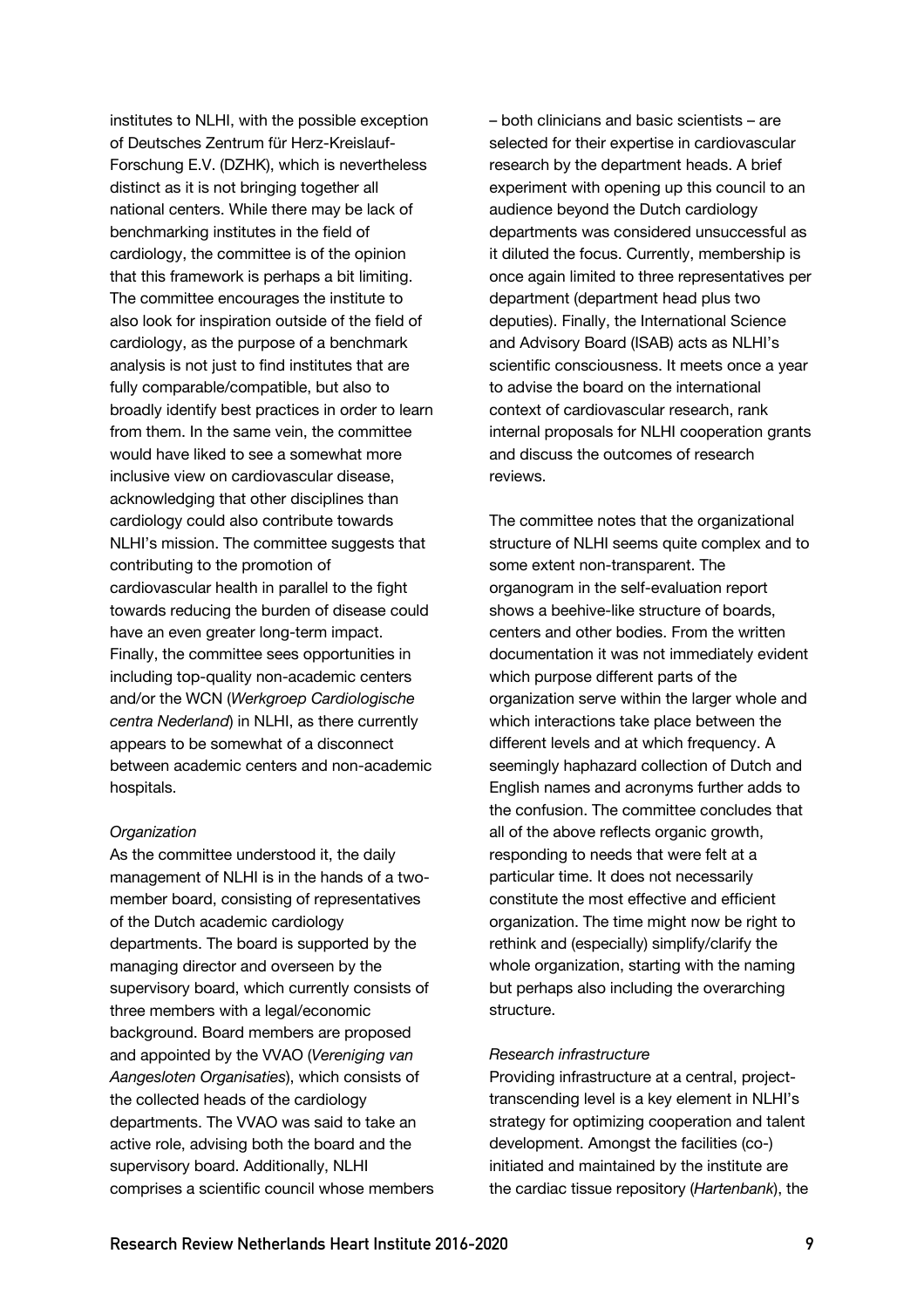CONCOR registration of congenital cardiovascular abnormalities and the Durrer center which supports cardiovascular biobanks.

The committee notes that the quality of the infrastructure as offered by CONCOR, Durrer Center and *Hartenbank* is beyond dispute. These are valuable infrastructures with international and long-term impact. Nonetheless, it would have been helpful if NLHI had offered more details on the size and reach of these facilities (number of samples, number of users, projects and publications based on them etc.). The organization of the infrastructure seems complex to the committee. To the outsider it is, for instance, not immediately evident why CONCOR is separate from the Durrer Center. From the interviews, the committee learned that historical factors have largely determined the current structure, which raises the question whether some restructuring could result in a leaner organization. And again, the committee noted the heterogeneity in the nomenclature, which led to the conclusion that NLHI should consider a better branding of its constituent parts.

An important new player in the organization of cardiovascular research is the Dutch CardioVascular Alliance (DCVA). This alliance was co-founded in 2018 by NLHI and the Netherlands Heart Foundation as the overarching structure under which the associated parties will develop (what was termed) a 'delta plan' for cardiovascular diseases. The nature of this larger structure and NLHI's role within it were initially unclear to the committee (as this may indeed be to the outside world in general), but over the course of the site visit, it came to see the establishment of DCVA as a logical step. The board explained that the intention is for DCVA to act as a broker, lobbying society and government to secure more funding for cardiovascular research. For the time being DCVA is still in *statu nascendi*. The future intention, however, is for NLHI to assume an

active role within DCVA as the point of contact for academic cardiology, connecting academic partners with each other, with nonacademic cardiology departments, with privately owned companies and with subsidiary bodies.

Project support is another major part of NLHI's reason for being. Under the umbrella of NLHI, academic centers can join international consortia as one party. The institute aims to maintain a high quality, highly versatile, time efficient, and cost-effective project coordination office specialized in consortium management. Services include support in writing and managing grants and contracts. On top of that, NLHI offers the possibility of centrally appointing temporary research staff such as PhD candidates and postdocs working across different academic centers. In 2020, NLHI employed a total of 53 academic staff, 6 technicians/nurses and 12 research support staff, who work at the academic centers. All of them are on fixed-term contracts related to research projects and fellowships. NLHI also has a limited number of support staff on site. This includes three project managers who manage NLHI's portfolio of over 100 projects and more than 200 bigger and smaller grants.

The committee established that interviewed researchers are highly pleased with the quality of facilities and level of project support offered by NLHI. They mentioned that the central infrastructure helps them navigate the complicated logistics of multi-center projects. The support staff was characterized as knowledgeable and efficient. While NLHI's project management team is small and to some extent in competition with the services of local support offices, all of which are rapidly evolving in capacity and expertise, NLHI has the distinct advantage of occupying neutral ground amongst the academic medical centers.

Another potential role NLHI could explore is whether it might facilitate central access to the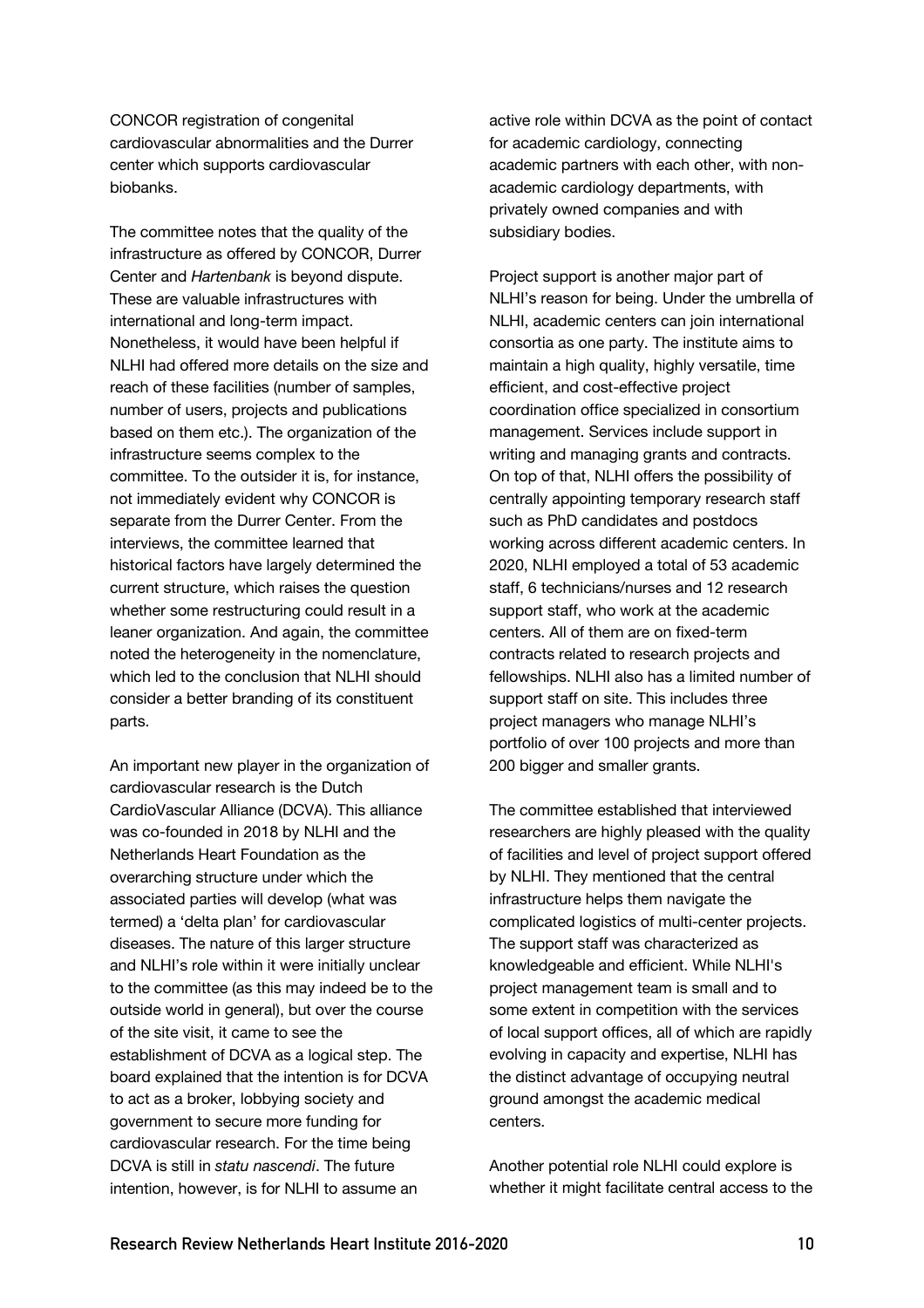unique facilities that are present at the individual academic medical centers, thereby strengthening and extending ongoing collaborations, while offering more research opportunities to all its members (and especially early career investigators).

#### *Academic culture*

A SEP-aspect that was difficult for the committee to assess is that of the openness, (social) safety and inclusivity of the research environment, or, in short, NLHI's academic culture. Rather than an actual workplace with associated measures to ensure openness, safety and inclusivity, NLHI offers its researchers a structure of periodic meetings and events.

As mentioned in the self-evaluation report, promoting cooperation by organizing scientific meetings aimed at networking and knowledge exchange is an explicit part of NLHI's strategy. A tangible extension of this strategy is the Holland Heart House, which houses several research organizations in the cardiovascular field, including NLHI, the Dutch Association for Cardiology, the National Cardiovascular Data Registry, the Cardiovascular Education Institute and DCVA. Centrally located in Utrecht, the Holland Heart House offers meeting spaces that facilitate interaction and knowledge exchange.

The committee established that meetings at several different levels are part of the regular calendar of events. The heads of the cardiology departments meet three or four times a year in the closed sessions of the *Seniorenberaad.* Additionally, there are monthly thematic scientific sessions where principal investigators discuss a wide variety of topics and thematic working group meetings where leading researchers aim to elevate topics in emerging fields to the next level by exchanging information, building networks and writing grant proposals. Finally, the Translational Cardiovascular Research Meeting is an annual meeting at a conference venue in Utrecht (300+ attendees from the

Netherlands). Organized since 2017, this meeting provides a broad platform and networking opportunity for cardiovascular researchers.

Interviewed junior and senior researchers made it clear that they value NHLI as a network for exchanging ideas, establishing new collaborations and gaining inspiration. Senior researchers got to know the Heart House as a place where monthly meetings, frequented by department heads and other high-ranking researchers, but also their PhD candidates, brought about new initiatives and projects. This exchange was experienced as highly beneficial for careers in cardiovascular science. However, in recent years – even before the Covid-19 pandemic – the frequency of such gatherings was said to have diminished. The committee supports the suggestion made by senior researchers to revive these frequent meetings.

NLHI has not implemented specific strategies or targets with respect to promoting a diverse and inclusive environment. As part of the institute's house rules, diversity was said to be considered when installing boards, committees, and when opening calls and judging proposals. The house rules also provide guidance on appropriate interactions between staff. The committee concludes that NLHI demonstrates awareness of the need for diversity and equality, although it would be desirable to indicate what effect this has had on the composition of boards and other bodies. In the opinion of the committee, the lack of diversity is a concern for the whole discipline of cardiology. Representation of women and minorities in leadership is low and there is an urgent need for more diverse role models and mentors for junior staff. The committee sees a role for NLHI in initiating a discussion amongst its academic partners on promoting diversity, including but not limited to gender equality.

NLHI follows the standards for scientific integrity as laid down in the Code of Conduct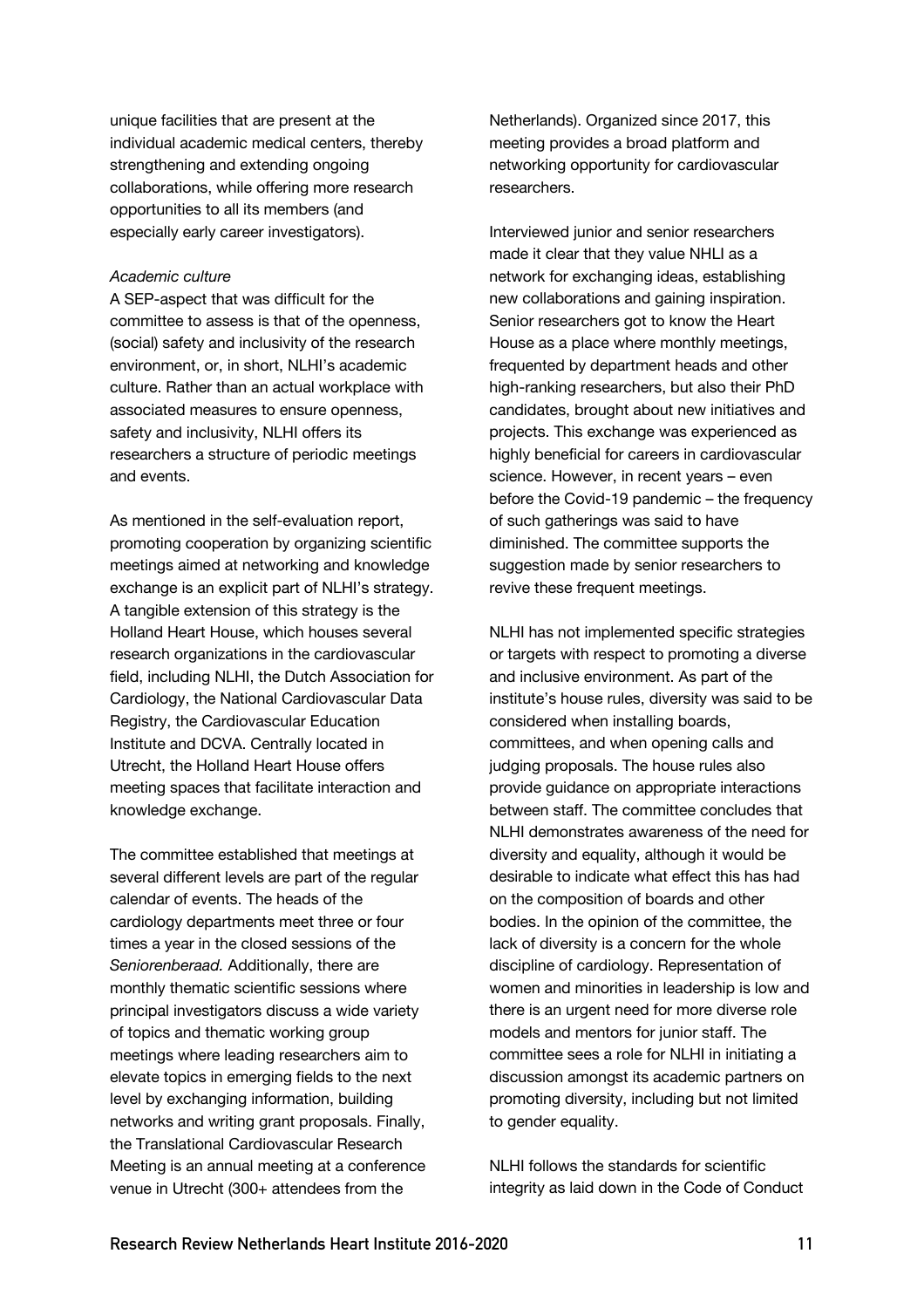for Research Integrity (2018), focusing on three subthemes: (1) assessment of output and performance, (2) data sharing and management according to the FAIR principles and (3) Open Science. With respect to the latter, some promising initiatives were developed. NLHI found that it takes quite a lot of time before rapidly evolving policies are embraced by scientists and therefore decided to kickstart a conversation on open science amongst the academic cardiology departments, aimed at implementing a shared policy. Furthermore, NLHI has established biobanks and patient registries that are open to providing invaluable material and clinical information to scientists nationally and internationally. The committee was informed that NLHI regularly receives requests for sharing data and that such requests are almost always granted. Whether these requests are centrally curated by the NHLI or locally by individual academic centers was not entirely clear to the committee. A further initiative towards Open Science is that NLHI actively endorses preregistration of animal research so as to improve transparency and reduce the risk of reporting bias in case of preclinical studies. The institute is one of the initiators and supporters of the preregistration platform www.preclinicaltrials.eu/. A future goal is to earmark 5% of grant budgets for open science (e.g., open access publication, FAIR data management).

Currently, NLHI does not employ a confidential counselor for its employees. The committee applauds NLHI's decision to remedy this in the near future.

#### *HR policies*

HR policies at NLHI are mainly aimed at talent management and career development. As previously mentioned, stimulating young research talent and coaching it to the top of the discipline is an explicit strategic goal of NLHI. The institute acknowledges that pursuing a career in science may pose challenges on both a professional and a personal level and hopes to mitigate such

challenges for its young research staff. While PhD candidates and postdocs involved in NLHI projects are appointed at NLHI, they work in the laboratories and clinics of NLHI's partners. Together with these partners, NLHI organizes meetings and programmes aimed at improving research and competitive skills such as grant writing. The success of this approach was emphasized in the interviews: senior staff indicated that not just their own careers but also the careers of their former trainees had taken off because of the support of NLHI. Past PhDs and postdocs developed into successful PI's leading the next generation of collaborative research projects. Interviewed junior staff were similarly appreciative of the benefits of being associated to NLHI, specifically praising the support offered on grant writing, the exchange of ideas within the institute, and the opportunities to participate in exchange programmes abroad.

During the site visit, a number of structural initiatives were presented to the committee, including the career development network Young@Heart, which was established in 2012 and is now part of the 'talent pillar' of DCVA. Young@Heart organizes semi-annual events focused on soft skills and networking, and issues calls for research grants for young scientists. For more established researchers, a leadership programme was developed as part of DCVA. Within its fellowship programme, NLHI annually offers two to four postdocs the chance to work abroad for up to a year. Finally, NLHI together with NVVC organizes the Einthoven dissertation prize, an annual contest for the best cardiovascular thesis in the Netherlands.

Junior staff were clearly enthusiastic about these initiatives. Some interviewees were themselves alumni of the fellowship programme, which they considered a good opportunity for personal and professional development, even if the stipend was described as on the low side for destinations such as the US. According to junior staff, the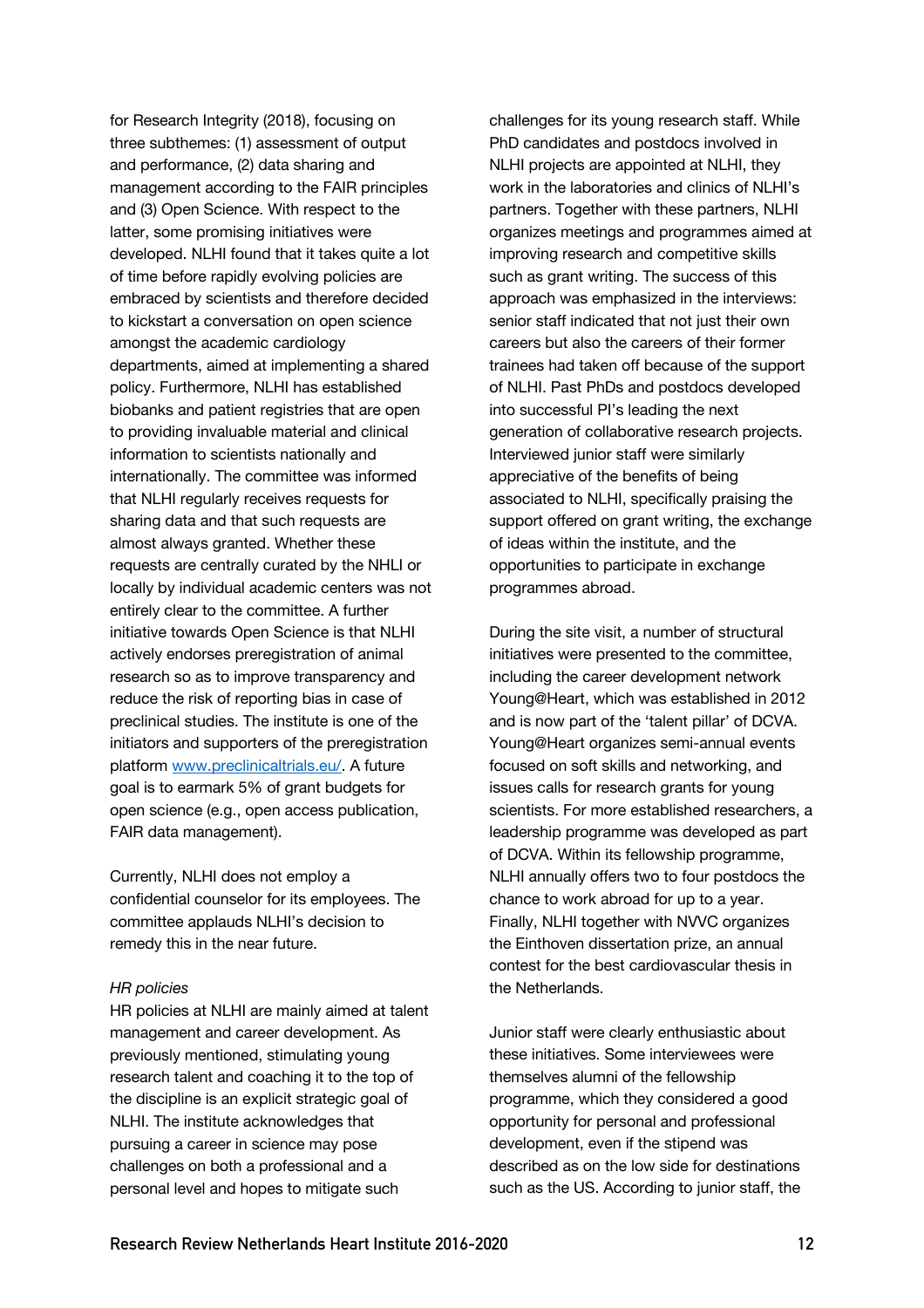fellowship programme is known and wellregarded in the cardiovascular field. A suggestion made by junior talent that the committee fully supports is to introduce a mentoring programme that pairs junior researchers with established researchers. An existing initiative by Young@Heart was found to be more similar to a "buddy" than a mentoring system, as it lacked senior role models. In the committee's opinion, the system should aim to continuously support young researchers and tie them to the NLHI throughout their career.

Building on a comment by young researchers that there is hardly any opportunity for research within the established medical specialty training, the committee suggests that NLHI could play a role in lobbying its partners for dedicated research time. The committee underlines that NLHI is in an ideal position to shape a common view and policy on research in medical specialty training. This would strengthen the profile of the physicianscientist, make it more attractive and potentiate the translational dialogue and team science. This aim could be supported through funding incentives.

#### *PhD policies and training*

The committee found that NLHI does not have specific policies regarding the training and supervision of its PhD candidates. Rather, the academic cardiology departments where these PhDs are embedded provide the framework for supervision and instruction. In the committee's opinion, this is a necessary consequence of the way in which PhD arrangements are set up. Avoiding duplication of efforts and saving valuable resources is a good strategy on the part of NLHI. By liaising with well-established initiatives such as Young@Heart, NLHI succeeds in providing its PhDs (and postdocs) all the benefits of a rich career development network.

**Quality** 

*Research agenda*

The research programmes of NLHI are executed within a number of themes that are deemed important areas of cardiovascular research, taking into account new developments and clinical and societal demands. The current themes are:

- **Arrhythmias**
- **Cardiogenetics**
- Congenital Heart Disease
- Heart-Organ axis
- Heart Failure
- Ischemic Heart Disease

The committee established that there is no central strategy in terms of the topics that NLHI covers. Rather, the choice of topics is influenced by external research agenda's, subsidy calls and the principal investigators who collaborate with NLHI. Interviewees said that research projects develop organically, in a bottom-up fashion, giving the institute the flexibility to respond to new developments. Typically, ideas for new projects are brought to NLHI by researchers from the individual departments and subsequently ranked by the ISAB. As NLHI is aware, the downside to this organic approach is that there is currently no way of ensuring that NLHI has a broad coverage of all major cardiovascular topics. The committee, for instance, noted that NLHI has limited presence in the fast-growing field of cardio-oncology, as well as in fields such as hypertension, atherosclerosis and lipidology. The committee sees clear benefits of developing a strategic research agenda at NLHI level, perhaps accompanied by a renewed thematic organizational structure. This could lead to a more carefully considered and broader range of topics, preferably including the prevention of cardiovascular disease, which is increasingly recognized in national and international agendas as deserving priority. The committee was informed that the board of NLHI will evaluate a proposal for such organizational change in the coming year. The committee also sees opportunities in terms of adopting a more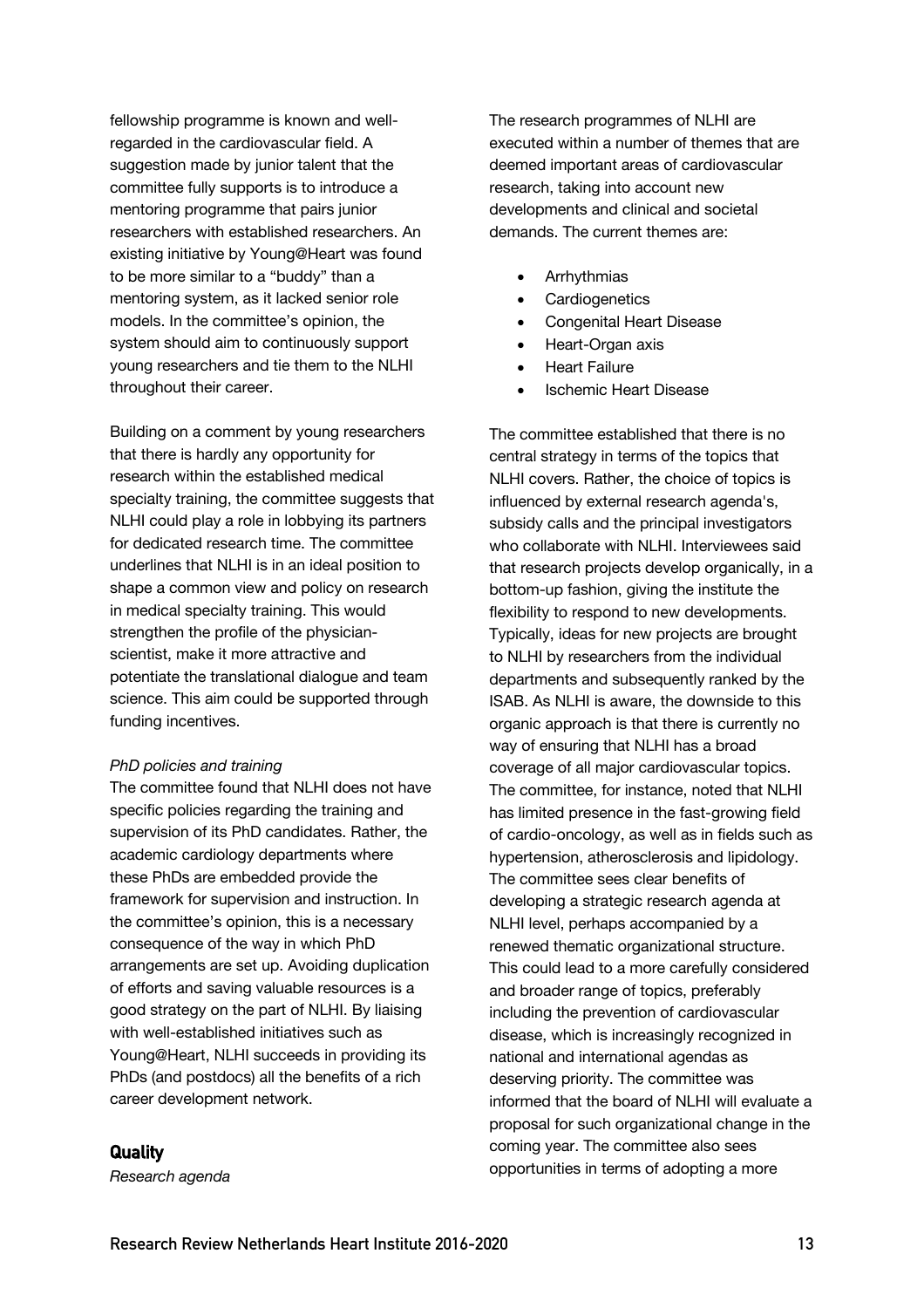deliberate trans/multi/interdisciplinary approach, which would be in tune with the changing funding landscape.

#### *Output*

While NLHI does not have a specific publication strategy, bibliometric indicators suggest that the volume and quality of its output is impressive. Over the reporting period, researchers working on NLHI projects achieved a combined output of 29 PhD defenses and 1101 publications (in Web of Science) with an average citation score of 19.97, which is higher than that of all individual cardiology departments except the UMCG in Groningen. This high citation impact gives the impression that collaboration within NLHI enhances the quality of research, highlighting that the institute is successful in its goal of fostering excellent research. The committee established that a very large number of publications focused on the selected themes of NLHI offered valuable new knowledge to the international scientific community. The visibility of NLHI publications might be improved. While its publications in WoS are earmarked as having been funded by NLHI, the committee found that a PubMed search does not yield many results. It therefore encourages NLHI to seek appropriate acknowledgement/recognition for its contribution to these projects.

#### *Collaboration*

As mentioned, NLHI's research is typically the product of collaboration. The institute is involved in competitive international research grants and large clinical trials (such as the RACE studies, HEBE Trial and Biomarcs Study) and in the past five years the institute has supported several large consortia funded by Dutch and international programmes such as DCVA, DHF, Leducq, DHF-BHF-DZHK, Horizon 2020. In the committee's opinion, this reflects that NLHI is building a strong international reputation. A good example of combining local, national and international level collaborations is the PLN research programme, which has brought together

multiple expert clinical and basic research teams from across the Netherlands and the world, and at the same time, it has built a bridge of direct and effective communication with the PLN patient community (cf. Societal Relevance). On a local level, small seeding grants put NLHI on the map as the central body in the Dutch cardiovascular field and the driving force behind new ideas and possibilities. This role was boosted by the 2020 decision to reinstate the 'Cooperation Call' to revive the attention for new cooperative ideas and to attract researchers interested in cooperation.

In the interviews, senior researchers confirmed that NLHI is a highly useful instrument for getting collaboration going, as it provides a central point of contact for all local partners and helps to surpass mutual competition. Consortia were said to provide well-defined common goals and to increase mobility between partners, with researchers visiting each other's labs and gaining insight into the range of initiatives taking place across the Netherlands. In many cases, results from consortia have opened up possibilities for additional funding to continue their work in a follow-up consortium. The committee notes that the accounts given by younger staff put considerably less emphasis on NLHI being a driver for staff moving between and collaborating across departments within the Netherlands. While this observation may be coincidental, the committee encourages the institute to more strongly leverage its network position within the Netherlands to enhance introduction of ECI to work done at internationally leading departments in the Netherlands.

# **Relevance**

NLHI does not have a direct approach to making an impact on society. Rather, it aims to achieve a significant impact through the promotion of pioneering cardiovascular research, and its translation to clinical practice. The committee established that this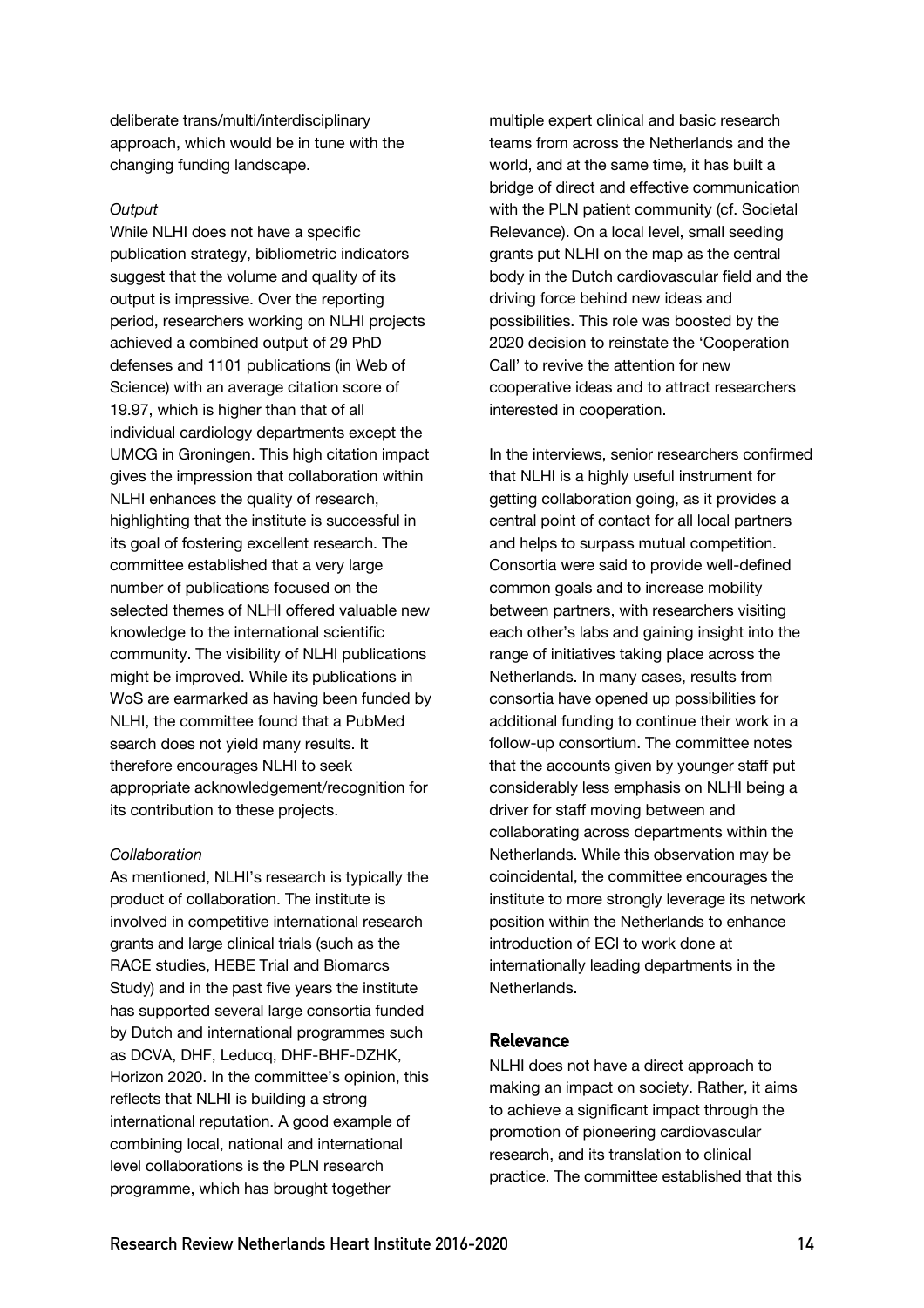has produced some very good outcomes in terms of clinical impact. The most impressive examples of NLHI's research making an impact on society, are the collaborative projects resulting in the establishment of clinical guidelines, and the programmes that involve close cooperation with patient organizations and communities. A particularly striking illustration is the PLN programme, which was created in collaboration with the PLN foundation. After raising initial funding, the PLN Foundation involved NLHI in building a research proposal around their combined network of research groups which resulted in a \$6M grant for the transatlantic Leducq network CURE-PLaN, involving six dedicated PLN research groups from the US and Europe and €3,6M from ZonMW to investigate the potential use of prime editing to further develop a cure. Future plans are to find funds for the next steps in (clinical) research, start companies when needed to protect IP and turn scientific results into new strategies for diagnosis and cure. Ultimately, a Phase I clinical trial will be started as soon as a suited strategy for curing PLN has been selected. As indicated by this example, NLHI has the will and know-how to co-design research with patient groups – its major societal stakeholders. In the committee's opinion, the close interaction with the PLN Foundation is setting an example for how clinicians, patients and basic scientists should work together to fight disease. Efforts are under way to liaise with more patient organizations along this same model, which is impressive. The committee feels that if NLHI wishes to have a broader societal impact, it has an advantageous strategic position in the Dutch cardiology arena as well as the network, to achieve this.

The committee notes that the documentation provided limited information on established and potential collaborations with industry, although affiliated researchers signaled this as a good opportunity for NLHI or (perhaps more suitably) the DCVA.

The committee established that patents and spin-offs are not (yet) a regular outcome of research done under the banner of NLHI. Recently, under the umbrella of DCVA, the FIRST investment fund for early-stage ventures was realized. Creating central expertise on patent findings, IP, start-ups and spin-offs was identified as an important opportunity for NLHI. The committee was pleased to see that NLHI considers to establish a dedicated office to offer these services to its members and beyond. However, the viability of such an office needs to be assessed in view of in-house solutions at the academic departments or their institutions.

Interaction with policy makers and advocacy is another area in which steps could be taken. With cardiovascular disease putting increasing strain on society, there is an obvious need for informing the public and lobbying the government for funding. This might be more in line with the mission of the new DCVA than with that of NLHI, whose activities lie in promoting academic research. Nevertheless, because of its representative network of clinical cardiology, NLHI has a unique position for providing credible and trustworthy information to public and funders.

With respect to making its research accessible to different publics around the world, NLHI has pushed for a joint policy of publishing in open access journals. Improving its PR activities is on NLHI's wish list for the coming period. The committee agreed with the NLHI approach to promote open data for sharing and re-use where possible but taking into account the sensitive nature of patient data and guidance by the GDPR.

# **Viability**

Considering NLHI's important contribution to nurturing young talents, establishing valuable infrastructures and establishing and promoting collaboration, the committee positively assesses the institute's viability. The high quality of NLHI's collaborative research and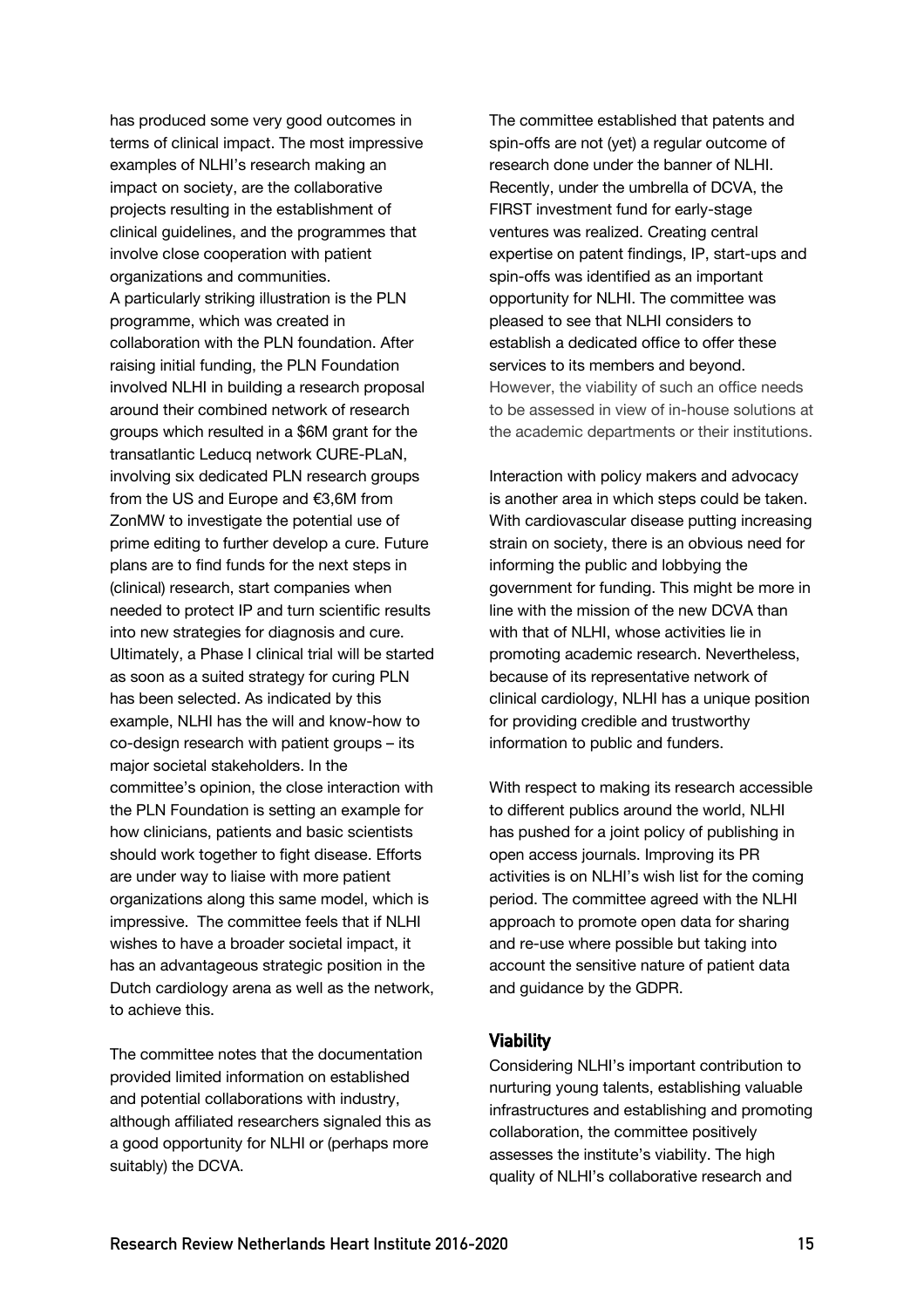the considerable societal impact made by establishing clinical guidelines ensure that the almost fifty-year old institute has enduring importance in the cardiovascular field. Nonetheless, there are some imminent challenges that the institute will have to deal with, as well as some opportunities that should be seized to promote future vitality. Most of these challenges and opportunities lie in the area of funding.

#### *Funding*

The committee is well aware that NLHI went through a turbulent period after being forcibly separated from the KNAW. The institute had come to rely on the KNAW for bearing fifty percent of the costs of NLHI's permanent research infrastructure and support team, with the joint cardiology departments contributing the other fifty percent and providing laboratories and patient cohorts in kind. Disconnecting from the KNAW in 2016 caused quite a bit of financial insecurity, especially for the post 2021 period, when Academy funding stops altogether. For its future basic funding, NLHI will be reliant on the cardiology departments, which in their turn are threatened by budget cuts. For now, basic funding and thus NLHI's immediate future is secure. The committee was pleased to note that the departments have committed to renewing their contribution for a five-year funding period. Continuous support by the foundation 'Friends of Cardiology' enables NLHI to continue its talent programmes (fellowships and Young@Heart). Now that KNAW funding will stop, NLHI has aimed to increase income from grants, which is why the institute has invested in expanding its project support services. Additionally, NLHI has been discovering opportunities to utilize funding roadmaps to support research. In this respect, the institute is clearly on the right track: the amount of new grants added to the portfolio iumped from €5M in 2019-2020 to €13.5M in 2021, which is an impressive accomplishment. As was explained in the interviews, the considerable increase in grant funding was the result of actively stepping up acquisition

efforts in the past five years. The committee encourages NLHI to maintain this momentum by specifically targeting EU/international consortium grants in the coming period. The committee is firmly of the opinion that big opportunities in terms of competitive funding are to be found at the international rather than the national level. The institute, meanwhile, has not yet fully tapped into the potential of this funding stream, and large grants will surely help to underscore its position as a major player in cardiovascular research. Securing EU/international funding will also help to keep the Dutch cardiology departments on board. The academic medical centers are more likely to continue to contribute to the upkeep of infrastructure if they see a return in terms of enhanced participation in international/European calls. By further developing its model of representing the whole of Dutch cardiology within international consortia, NLHI has a good chance of success for multiple reasons. These include that an "umbrella" organization such as NLHI is administratively more versatile and efficient, can respond faster to grant opportunities that arise, is more attractive as one (rather than multiple) partner in large international consortia, and when considered as one partner offers a rare wealth of expertise/ infrastructures/patient cohorts/track record.

In the committee's opinion, all of this will require a clear business plan that considers different funding streams, and a proactive attitude, as international competition for grants will likely only increase in coming years. A business plan was not included in the documentation and the overview of projected funding that was provided to the committee seemed optimistic on the expected grant income. A contingency plan to face fixed costs and/or strategy for alternative funding should be considered.

While fundraising efforts have clearly paid off, the committee is under the impression that the split from the Academy and the subsequent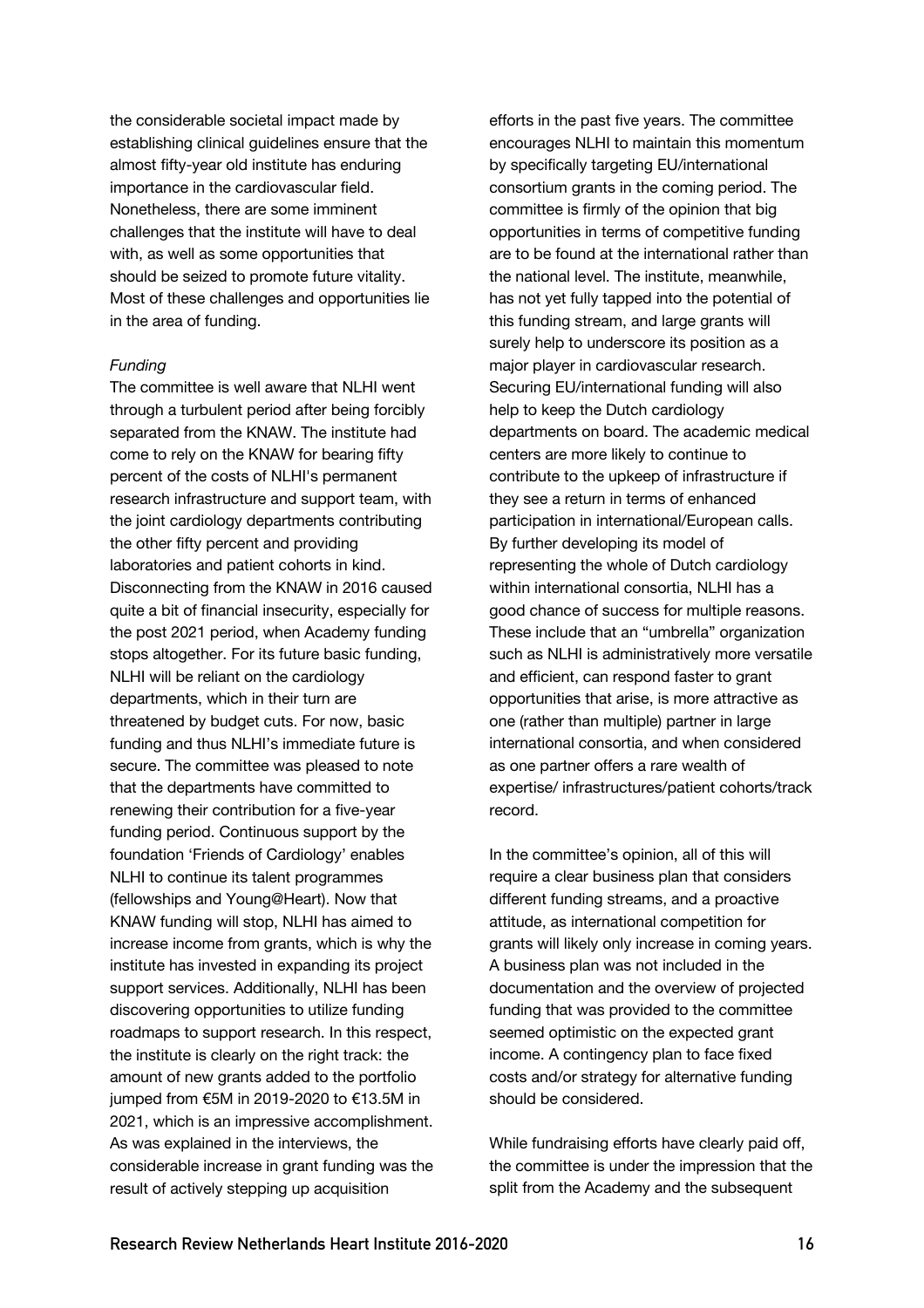need to become self-supporting have claimed much of the attention of the Board, perhaps causing other issues to take the backseat for a while. Now that acute financial danger has been averted, the committee believes that the institute should turn its attention to simplifying its organizational structure and developing a solid strategic plan for the coming period, as detailed in the 'Strategy'-section of this report.

## **Conclusion and recommendations**

Almost fifty years ago, NLHI was funded as a means to stimulate cooperation and exchange between the academic cardiology departments, granting central access to patient populations for clinical studies and preventing duplication of scientific research. In today's context of a rising cardiovascular disease burden and the emergence of a consortia-oriented funding climate, the committee is convinced that NLHI still has a major role to play in promoting the collaboration of academic cardiology departments across the Netherlands.

The institute had two main goals over the past five years: fostering excellent research and coaching talented young researchers. The committee concludes that both goals have been successfully served. Identifying specific themes to focus on, enabled coordinated actions and joined forces towards high need and high impact cardiovascular research areas. The number of publications in leading journals is indicative of the high quality of research. NLHI is evidently building a strong reputation, as reflected by its involvement in competitive international research grants and large clinical trials. Strong teams have been formed over time, which has led to highly competitive funding being attracted (e.g. European Commission, Leducq Foundation). Since the success of the PLN research programme, NLHI is increasingly approached by patient organizations and there are promising signs that patient driven research will be expanded towards other cardiovascular diseases. Moreover, the institute supported

the cardiovascular field with numerous thematic (working group) meetings and the annual Translational Cardiovascular Research Meeting. The approach to talent development seems equally fruitful. NLHI has a wellregarded scholarship programme in place and also supports career development by initiatives such as Young@Heart. The output of the young scientists recruited is of high scientific quality and several of them are now replacing retiring faculty in leading scientific positions.

To encourage NLHI to maintain, and perhaps even further increase, the high quality of its research and services in the next reporting period, the committee offers the following recommendations:

- *Further develop the institute's USP.* NLHI would be served by further elaboration of its strengths in strategic plans. Performing a comprehensive benchmark analysis could contribute towards this.
- *Revisit the organizational structure.*  The committee encourages NLHI to reconsider its structure and make it leaner. A new organization should reduce fragmentation or at least bring under one roof similar activities (biobanking, data registers) to streamline operations and simultaneously make the structures (and their names) more transparent to outside visitors.
- *Promote MD/PhD training and translational teams.* The committee believes that NLHI could lead the discussion on how to facilitate discover/bench research within the medical specialty training programme, as well as facilitate non-medical/PhD researchers exchange in clinical research programmes. As the platform of all academic cardiology centers, NLHI is in a unique position to push for change.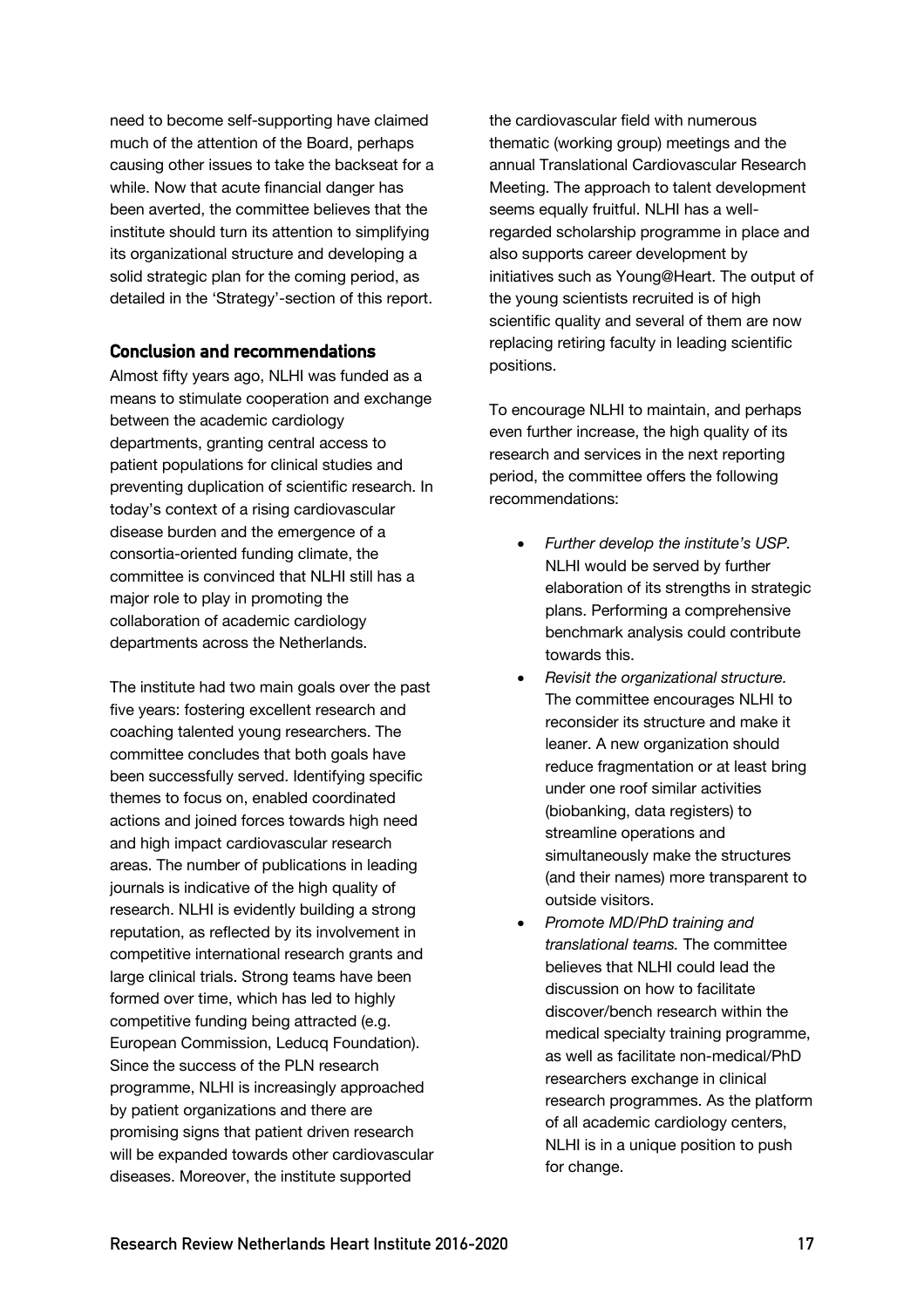- *Develop a research agenda and publication strategy*. The committee encourages NLHI to lay down what the research priorities are and why: 'bottom-up' building on the excellence and capacities of the academic centers as well as aligning with a changing national and international research agenda. This implies a regular internal review and input from the ISAB.
- *Enhance NLHI's visibility*. This, in the committee's opinion, could be done by seeking appropriate recognition for the institute's contribution to (sponsored or organized) research publications. A mandatory affiliation link to the NHLI should be considered.
- *Assume an active role within DCVA.*  Because of observed parallels in leadership, projects and mission, is it currently not so clear where NLHI ends and DCVA begins. The committee feels that NLHI's efforts within the umbrella structure should be aimed at synergy rather than duplication.
- *Expand societal relevance beyond patient participation*. The committee encourages NLHI to be more proactive in societal interaction in order to

achieve societal impact. This includes expanding on the example of the patient participation in the PLN project, as well as public information and awareness. It is also advised to incorporate societal aims in the strategic agenda.

- *Push for EU funding.* The committee is convinced that setting up a research agenda that considers the strategic funding priorities in EU programmes will allow NLHI to tap deeper into international collaborative funding, where the institute has a strong competitive advantage and delivers value to its members.
- *Professionalize budget management.*  The NLHI is advised to develop a more in-depth business plan. This plan should distinguish funding through project-related services (fees that are by nature variable), from a steady income from the membership contributions and align fixed and variable costs to projected income. NLHI could identify the structural benefits of NLHI (biobank, training) to the potential investors stakeholders (NWO, KNAW, hospitals) to enhance funding for this part of its activities.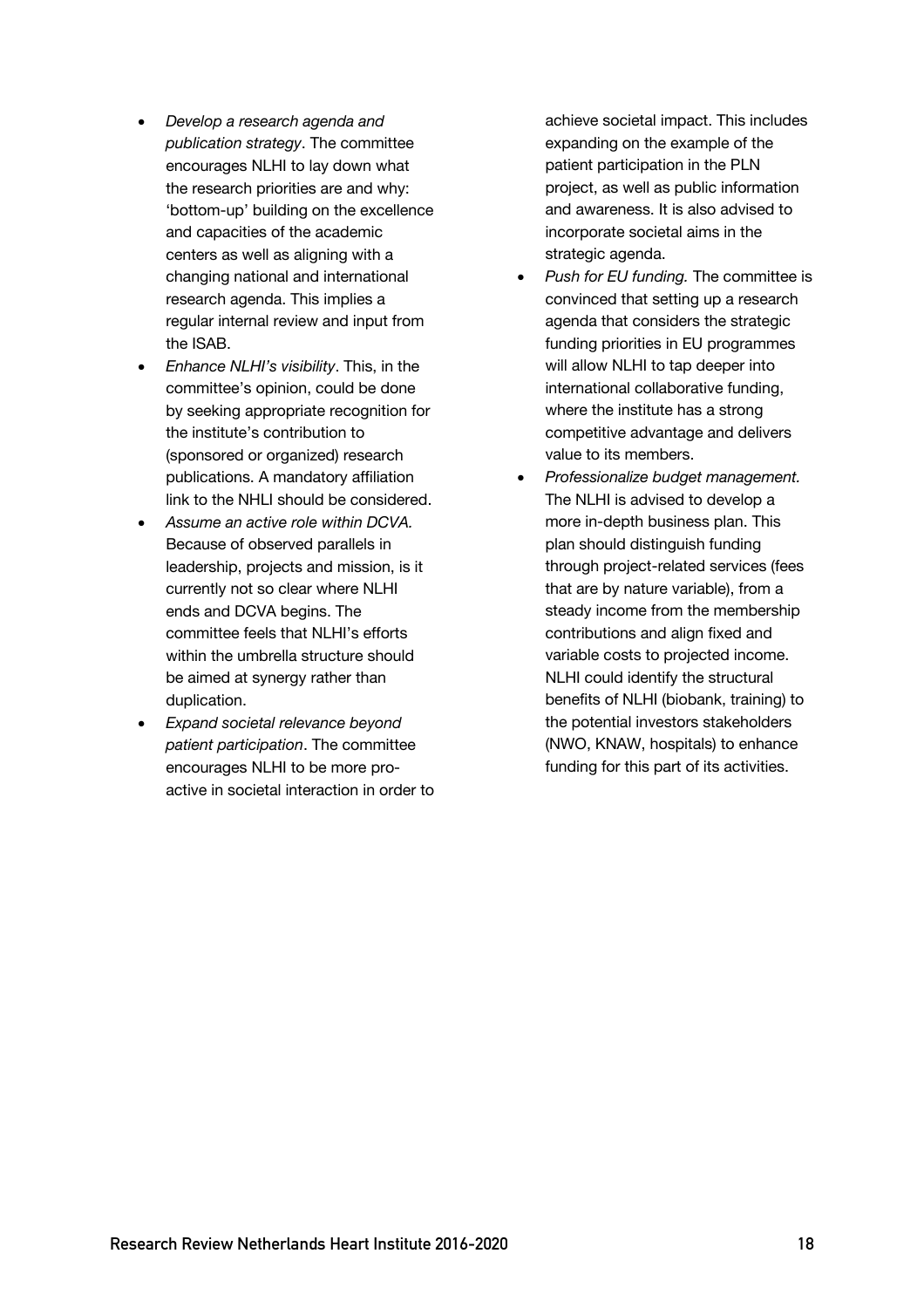# **Appendices**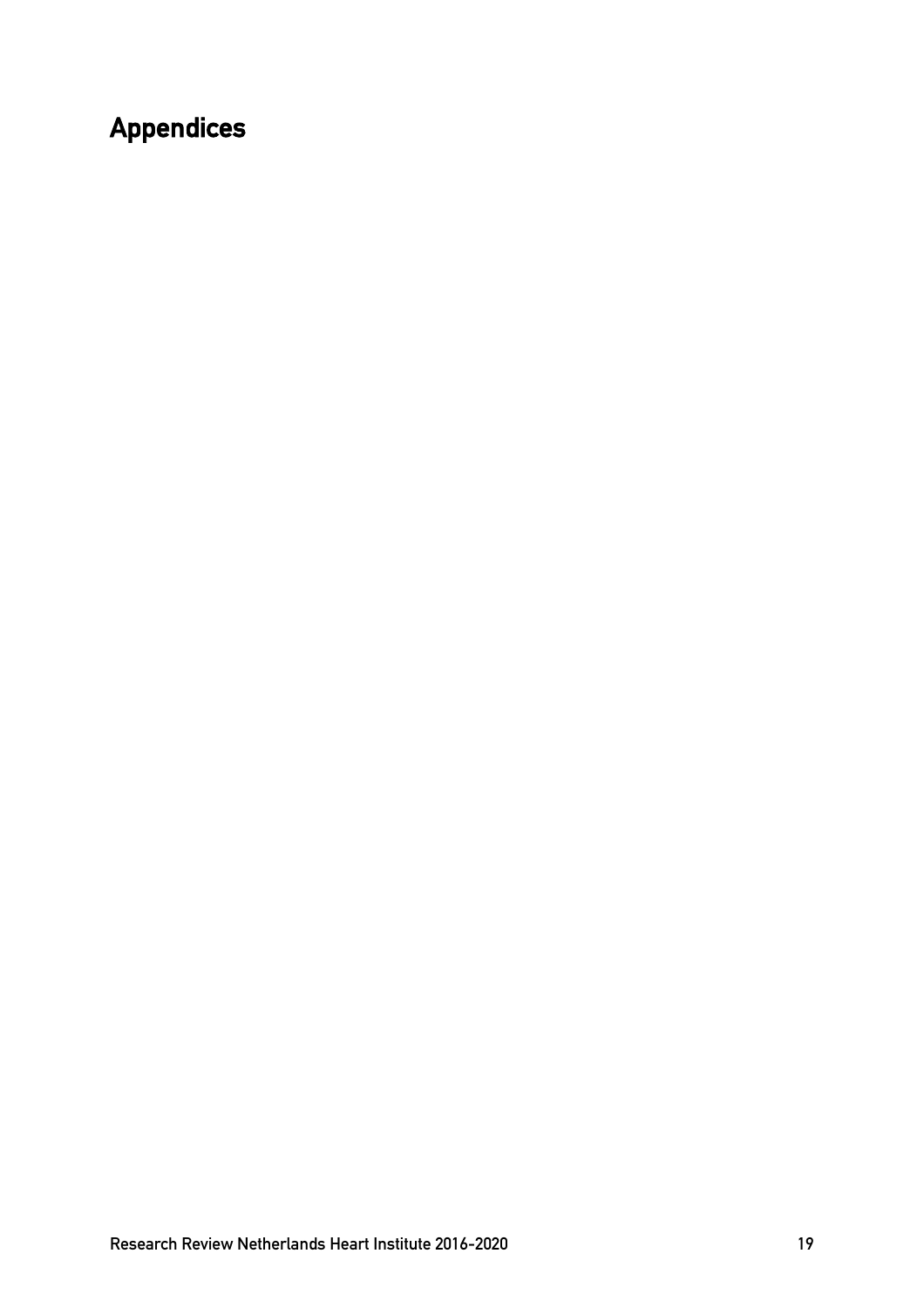# **1. CVs of committee members**

**Diederick (Rick) Grobbee (chair)** is Professor of Clinical Epidemiology at the Julius Center for Health Sciences and Primary Care (www.juliuscenter.nl), University Medical Center Utrecht (www.umcutrecht.nl ), the Netherlands, and Distinguished University Professor International Health Sciences and Global Health, at Utrecht University. He has been a (principal) investigator in many largescale epidemiologic studies and randomized trials of interventions for the prevention and treatment of cardiovascular diseases. Topics include hypertension, diabetes, risk factors in children and youngsters, coronary heart disease, women's health, cardiovascular aging, heart failure and non-invasive vascular imaging. Apart from his interest in cardiovascular disease he has worked on the theoretical principles and methods of diagnostic and prognostic research. More recently he initiated a global platform for educational exchange in health sciences (www.elevatehealth.eu). In 2011 he started a unit for research on Global Health, a summary of activities is given at http://tinyurl.com/p9q7ud8. He acts as Chief Scientific Officer and statutory director at Julius Clinical Ltd. an Academic Contract Research Organization established in 2008 as a spin-off of the University Medical Center Utrecht (www.juliusclinical.com), currently running projects in over 40 countries. Rick was listed in the top 100 global most influential biomedical researchers (Eur J Clin Invest. 2013 Dec;43(12):1339-65). He serves on the board of the European Society of Cardiology and chairs its Global Affairs Committee; is a fellow of the Royal Dutch Academy of Sciences; and currently acts as the Editor-in-Chief of *Global Heart* (https://globalheartjournal.com/) the

official Journal of the World Heart Federation of which he serves on the board. He supervised over 150 PhD fellows and published more than 1700 scientific papers, chapters and books. Number of international citations (Web of Science) 111.755. Hirsch: h = 160. In 2017 he was knighted by the Dutch King (*Knight in the Order of the Dutch Lion*).

**Raffaele De Caterina** is Professor of Cardiology and Director of the Postgraduate School of Cardiology at the University of Pisa; and Director, University Cardiology Division, at Pisa University Hospital. He is also Scientific Advisor for the "G. Monasterio" Foundation, Pisa, and of the Fondazione VillaSerena per la Ricerca, Città Sant'Angelo, Pescara, Italy. He has been Vice-President of the European Society of Cardiology (2008- 2010) and President (2009-2013) of the International Society on Nutrigenetics/Nutrigenomics. He is Executive Editor of the European Heart Journal, Associate Editor of the Journal of the American College of Cardiology, and Past-Editor-in-Chief of Vascular Pharmacology. He is author of >600 peerreviewed manuscripts. Major research interests: Cardiovascular Pharmacology, Atrial Fibrillation, Coronary Artery Disease, Cardiovascular Thrombosis, Nutrigenetics and Nutrigenomics.

**Despina Sanoudou** is Associate Professor in Pharmacogenomics at the Medical School of the National and Kapodistrian University of Athens, Head of the Clinical Genomics and Pharmacogenomics Unit at the 4th Department of Internal Medicine, and collaborating Faculty at the Biomedical Research Foundation of the Academy of Athens. Her research work focuses on deciphering pathogenetic mechanisms in cardiovascular disease and the development of precision medicine therapeutic approaches. She has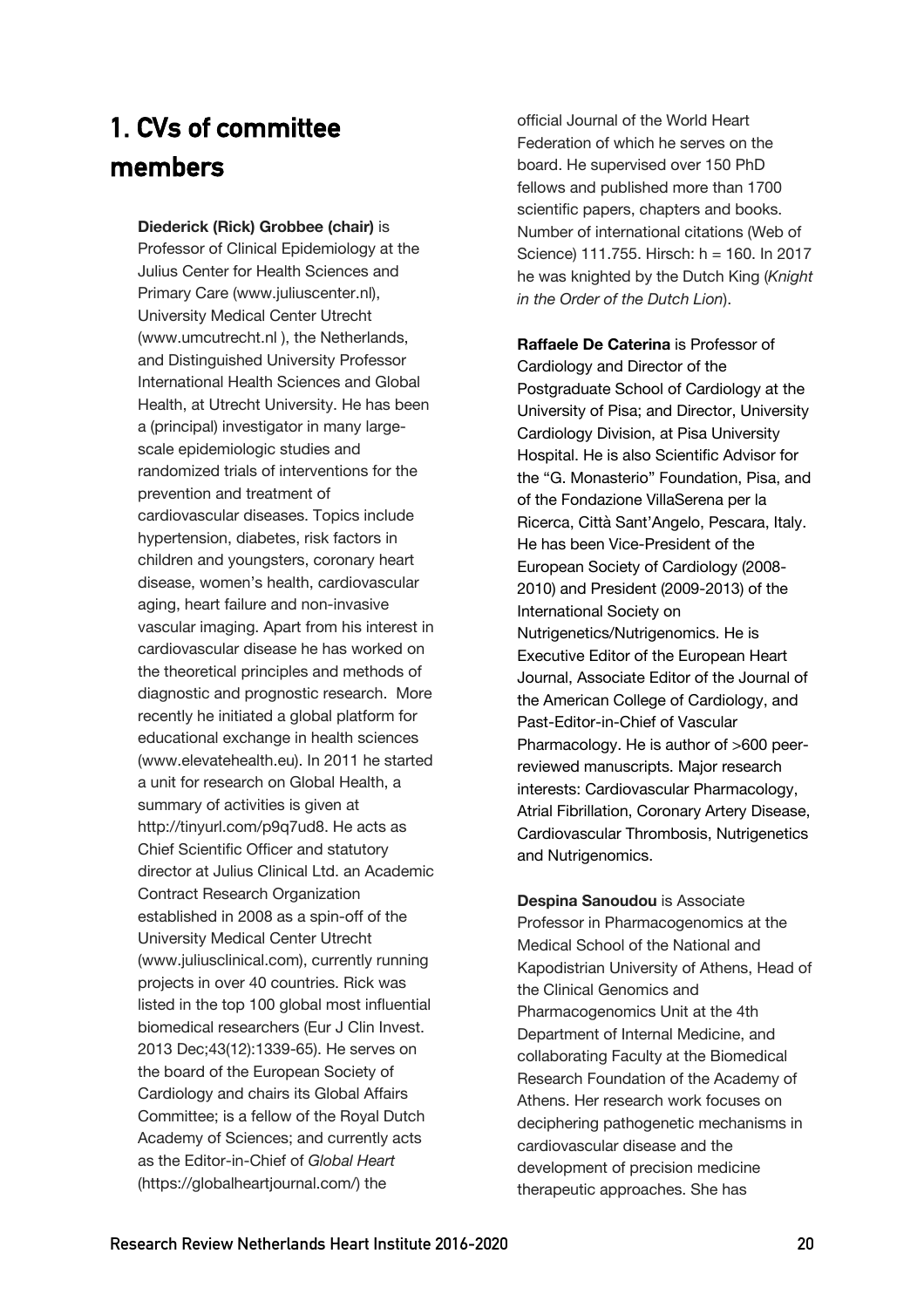participated in tens of competitive research projects funded from international or national organizations. She has over 100 publications in scientific journals and books, an H-index of 41, and over 400 oral and written presentations at international meetings. She serves on the evaluation committees of 20 international and national funding organizations, as Associate Editor in the Metabolism journal, in the editorial board and reviewer teams of 50 other international scientific journals. She has established and directed multiple continuing education, graduate, undergraduate and high school training programmes, and given multiple career development lectures internationally (in Europe, Asia and the USA, including for Karger and Springer Nature publishers). Dr Sanoudou has received multiple awards for her contribution to science and education including the Greek L'Oreal-UNESCO award, the European Society of Human Genetics, the American Society of Human Genetics, and more.

**Peter Sinnaeve** graduated summa cum laude from the University of Leuven, Belgium, in 1994, and was trained as a cardiologist at the same institution. He subsequently obtained a PhD degree in Medical Sciences, after doctoral research in cardiovascular gene therapy. In 2002- 2003, he was a post-doctoral fellow at the Duke Clinical Research Institute in the USA as recipient of a Fullbright scholarship. Dr Sinnaeve then joined the staff at the University Hospitals Leuven, Belgium. He is currently professor at the University of Leuven. His clinical expertise lies in acute cardiac care, interventional cardiology, pericardiology, as well as cardiac rehabilitation, while his current research focuses on antithrombotic & secondary prevention therapies and the genomics of acute coronary syndromes. He is active in a variety of national and international boards and is involved in several clinical trials in cardiovascular

disease. To date, Dr Sinnaeve has (co)authored 195 peer-reviewed papers and 26 book chapters.

**Karin Sipido** is Professor of Medicine and Head of Experimental Cardiology at the Department of Cardiovascular Sciences at KU Leuven. Her research field is rhythm disturbances and heart failure, identifying cellular and molecular mechanisms, in a translational perspective. Her research is internationally recognized, she holds several editorial positions and is an elected member of the Academia Europaea. She is a member of the Ethics Committee Research UZ/KU Leuven. She is a member of the Board of Trustees of the national Fund for Scientific Research Flanders (www.fwo.be). She takes an active interest in research policy, serving in various positions at KU Leuven, at European and international level. She was member of board of the European Society of Cardiology, and led the Council for Basic Cardiovascular Sciences. She was a founding board member and President of the BioMed Alliance in Europe (https://www.biomedeurope.org/). From 2015-2020 she chaired the European Commission's Scientific Panel for Health (SPH), a science-led expert group based on the provisions of Horizon2020, tasked with helping to achieve better health and wellbeing for all, identifying long-term trends and strategic priorities. She is a member of Scientific Advisory Board of ORE, the European Commission's Open Research Platform.

**Uwe Zeymer** is Head of Interventional Cardiology at the Heart Center Ludwigshafen, Department of Cardiology, Germany. He is Vice-Director of the Institut für Herzinfarktforschung Ludwigshafen. He has been board certified in internal medicine, cardiology, interventional cardiology and intensive care medicine. After his graduation from Medical School at the Universities of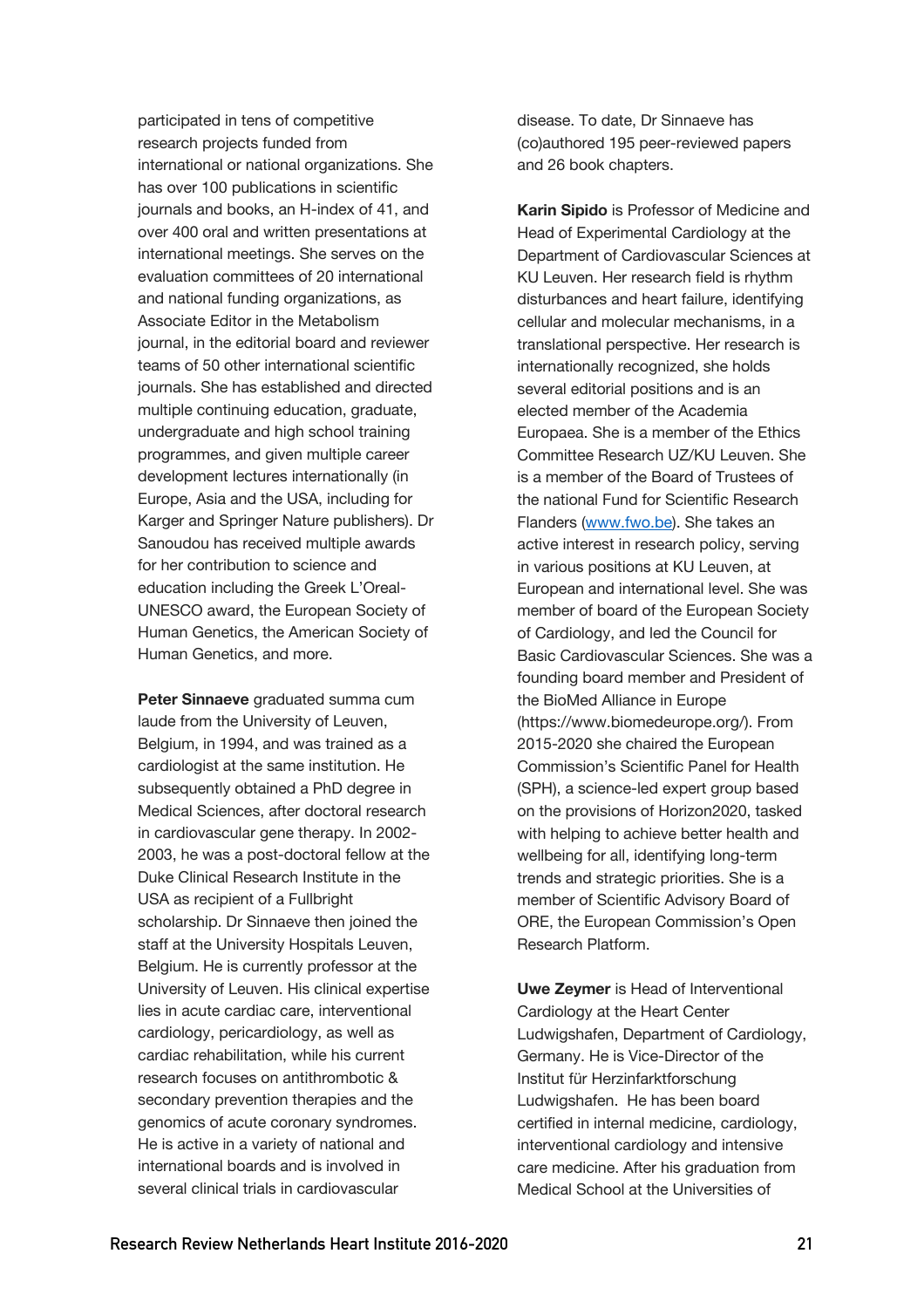Munich and Marburg in 1985, Dr Zeymer gained experience as a resident, fellow and attendee in the Department of Cardiology, Municipal Hospital, Kassel, and as a clinical research fellow in the Department of Cardiology, Cedars-Sinai Medical Center, Los Angeles, USA. He is full Professor of Medicine at the University of Göttingen. Dr. Zeymer is or has chaired or been a member of the Steering Committee numerous trials in patients with acute coronary syndromes, antithrombotic therapies and anticoagulants. In addition he has been chair or member of the Steering committee of several international registries in interventional cardiology, treatment of hypertension, anticoagulation for atrial fibrillation and acute coronary

syndromes. Dr. Zeymer has authored and co-authored over 500 scientific papers on cardiovascular disease in journals such as the New England Journal of Medicine, Lancet, JAMA, European Heart Journal, Circulation and Journal of the American College of Cardiology. Dr. Zeymer has been the Chair of the Scientific Committee of the Acute Cardiovascular Care Association of the ESC, the Chair of the Workung Group of Thrombosis of the German Cardiac Society and the Chair of the Working for Quality Insurance and Registries of the German Cardiac Society. He was President of the annual Autumn Meeting of the German Cardiac Society 2013. He is currently chairing the ongoing STEMI-Registry of the EORP of the ESC.